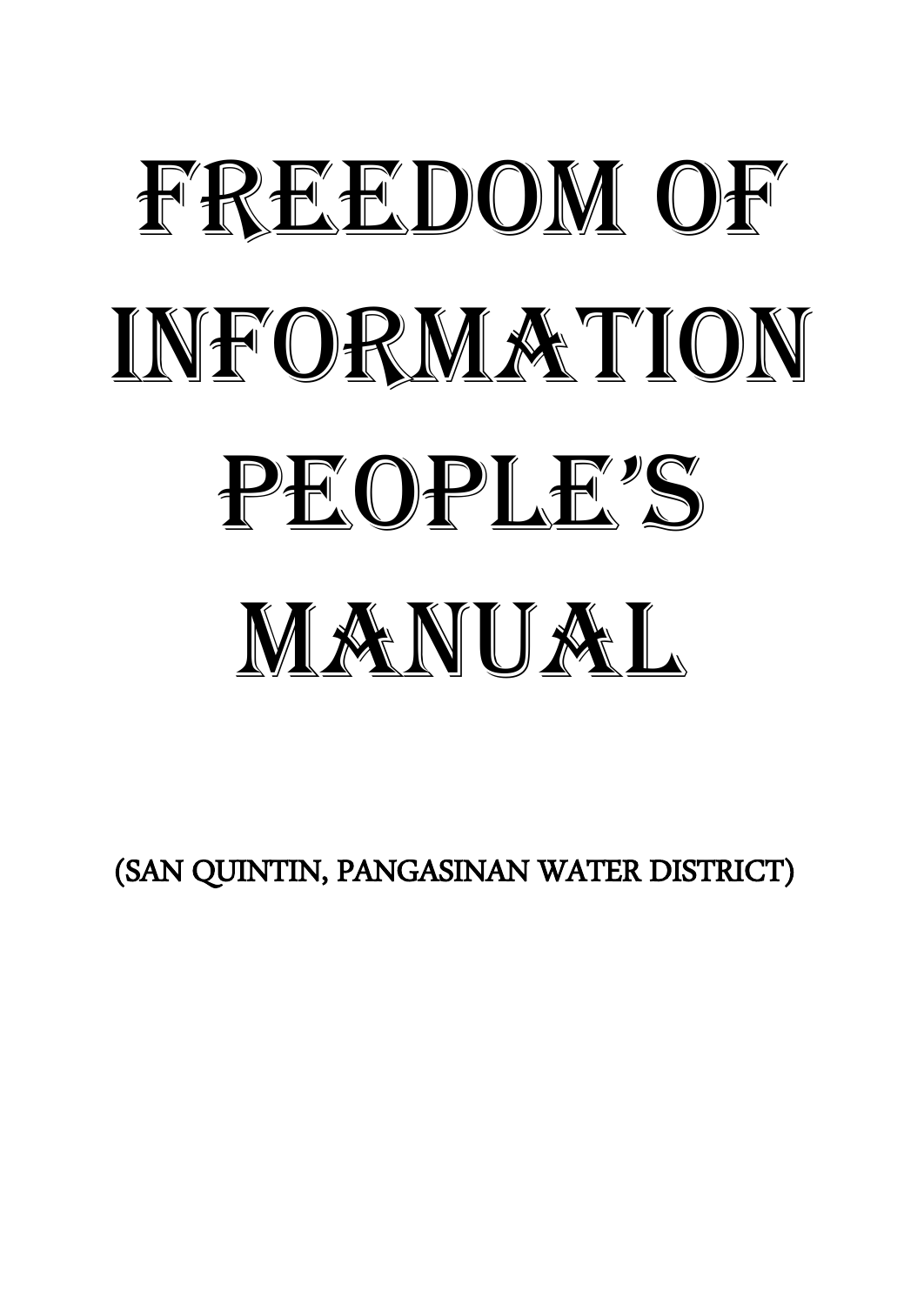# Table of Contents

- I. Overview
	- 1. Purpose of the Manual
	- 2. Structure of the Manual
	- 3. Coverage of the Manual
	- 4. Personnel Assistant and Complaint Desk
	- 5. Administrative and General Services Section Head
	- 6. General Manager
	- 7. Board of Directors
- II. Definition of Terms
- III. Standard Operating Procedure
	- 1. Request for Information/Records
	- 2. Manner of Making Request
	- 3. Receipt of Request
	- 4. Period to Respond
	- 5. Transmittal of Request by the PACD to the Admin Head
	- 6. Transmittal of Request by the Admin Head to the GM
	- 7. Response on the Request
	- 8. Request Relates to More Than One Section 8.1 Request Needs Clarification
	- 9. Approval of Request
	- 10.Denial of Request
	- 11.Requested Information is Substantially Similar or Identical to a Previous Request
	- 12.Requested Information is Available On-Line
	- 13.Requested Information is Not in the Custody of the San Quintin Water District.
- IV. Remedies in Case of Denial
- V. Fees
- VI. Administrative Liability
	- 1. Non-compliance with FOI
- VII. FOI Officers
- VIII. Process Flow Chart and Work Instructions
- IX. ANNEXES
	- Annex "A" List of Exceptions
	- Annex "B" FOI Request Form

Annex "C" FOI Response Template-Completion of Form

Annex "D" FOI Response Template-Extension of Period

- Annex "E" FOI Response Template-Clarification
- Annex "F" FOI Response Template-Approval

Annex "G" FOI Response Template-Denial (contrary to law, rules and regulations)

Annex "H" FOI Response Template-Denial (falls under list of exceptions)

Annex "I" FOI Response Template-Similar to Previous Request

Annex "J" FOI Response Template-Available Online

Annex "K" FOI Response Template-Not in Custody (information with other government agency)

Annex "L" FOI Response Template-Not in Custody (information not with agency covered by E.O. No. 2)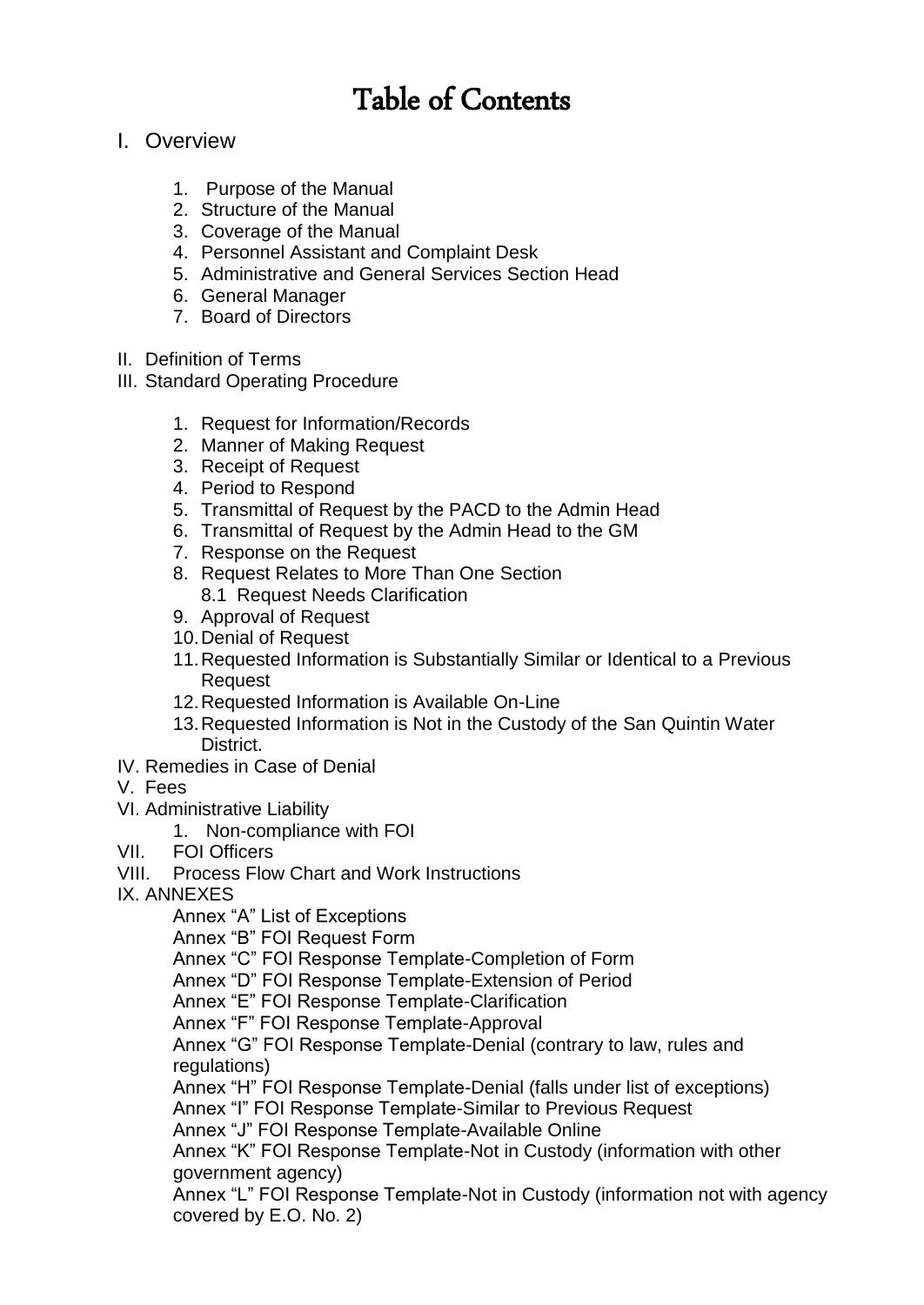#### I. Overview

1. Purpose of the Manual

The purpose of this Freedom of Information People's Manual is to provide the process by which the San Quintin Water District shall deal with Request of Information received under Executive Order No. 2, series 2016 on Freedom of Information issued by the Office of the President.

2. Structure of the Manual

This manual sets out the definition of terms, standard operating procedure, remedies, fees and administrative liability. It also provide for the relevant forms and other annexes.

3. Coverage of the Manual

This manual shall cover all request for information directed to the San Quintin Water District, as follows

- a. Board of Directors
- b. Office of the General Manager
- c. Office of the Administrative and General Services Section
- d. Office of the Commercial and Finance Section
- e. Office of the Engineering, Construction and Water Services Section
- 4. Personnel Assistance and Complaint Desk (PACD)

For the purposes of the Manual the PACD shall be the FOI receiving officer, who is located in front of the SQWD's Office, He/she will assist the requesting party in filling out the request form and endorsed directly to the Administrative and General Services Section Manager.

5. Administrative and General Service Section Head

The Admin Head, if the document is not in her position, will inform all Section on the request for information, she will request the concern Section to produce the documents and endorsed the same to the General Manager for evaluation.

6. General Manager

The General Manager will evaluate the request before recommending to the Board of Directors for approval or denial. The GM can seek the assistance of the Legal Counsel or from LWUA if the request is in conformance to the existing laws, rules and regulations.

7. Board of Directors

The Board of Directors will approve or deny the request in a form of a Resolution. If the request is denied the BOD will site in the Resolution the ground for denial and provide necessary laws, rules and regulations.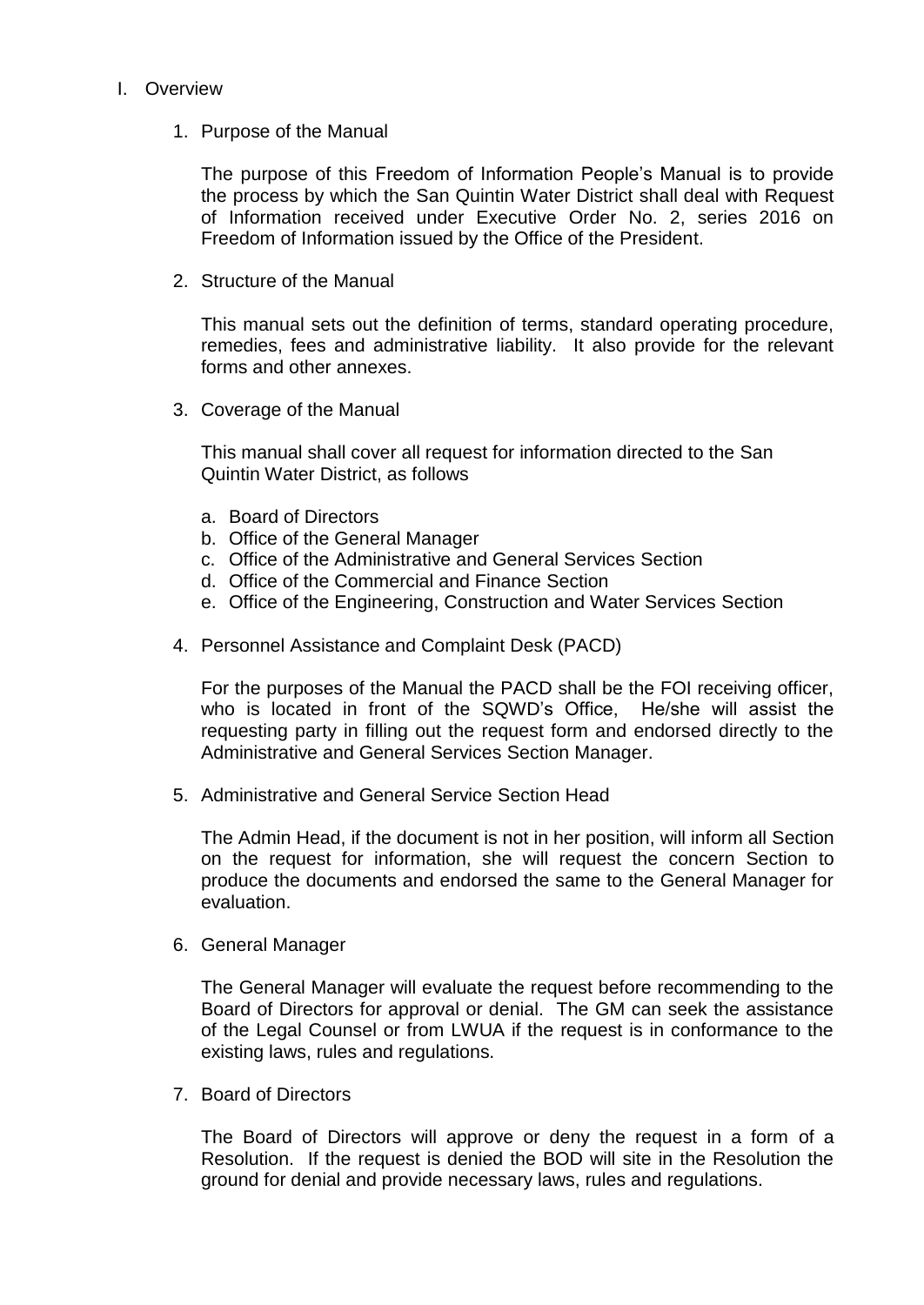## II. Definition of Terms

INFORMATION – shall mean any records, documents, papers, reports, letters, contracts, minutes of board meetings and transcripts of official meetings, maps, plan, books, photographs, data, research materials, films, sound and video recording, magnetic or other tapes, electronic data, computer stored data, any other like or similar data or materials recorded, stored or archived in whatever format, whether offline and online, which are made, received, or kept in or under the control and custody of any government office pursuant to law, executive order, and rules and regulations or in connection with the performance or transaction of official business by any government office.

OFFICIAL RECORDS – shall refer to information produced or received by a public officer or employee or by a government office in an official capacity or pursuant to a public function or duty.

PUBLIC RECORDS – shall include information required by laws, executive orders, rules, or regulations to be entered, kept, and made publicly available by a government office.

PERSONAL INFORMATION – shall refer to any information, whether recorded in a material form or not, from which the identity of an individual is apparent or can be reasonably and directly ascertained by the entity holding the information, or when put together with other information would directly and certainly identify an individual.

SENSITIVE PERSONAL INFORMATION – refers to personal information: (RA 10173)

- 1) About an individual's race, ethnic origin, marital status, age, color, and religious philosophical or political affiliations;
- 2) About an individual's health, education, genetic or sexual life of a person, or to any proceedings for any offense committed or alleged to have committed by such person, the disposal of such proceedings or the sentence of any court in such proceedings;
- 3) Issued by government agencies peculiar to an individual which includes, but not limited to, social security numbers, previous or current health records, licenses or its denials, suspension or revocation, and tax returns; and
- 4) Specifically established by an executive order or an act of Congress to be kept classified.

BOARD OF DIRECTORS – Board of Directors is the policy setting and legislative body of the WD. Ensures the availability of adequate financial resources and approves annual budget. The powers and duties of the Board shall be defined in Chapter V of PD 198.

GENERAL MANAGER – is an executive who has overall responsibility for managing all the elements of a Water District, usually oversees most or all of the District's functions as well as the day-to-day operations. Frequently, the General Manager is responsible for effective planning, delegating, coordinating, staffing, organizing, and decision making to attain desirable mission and vision of the Water District.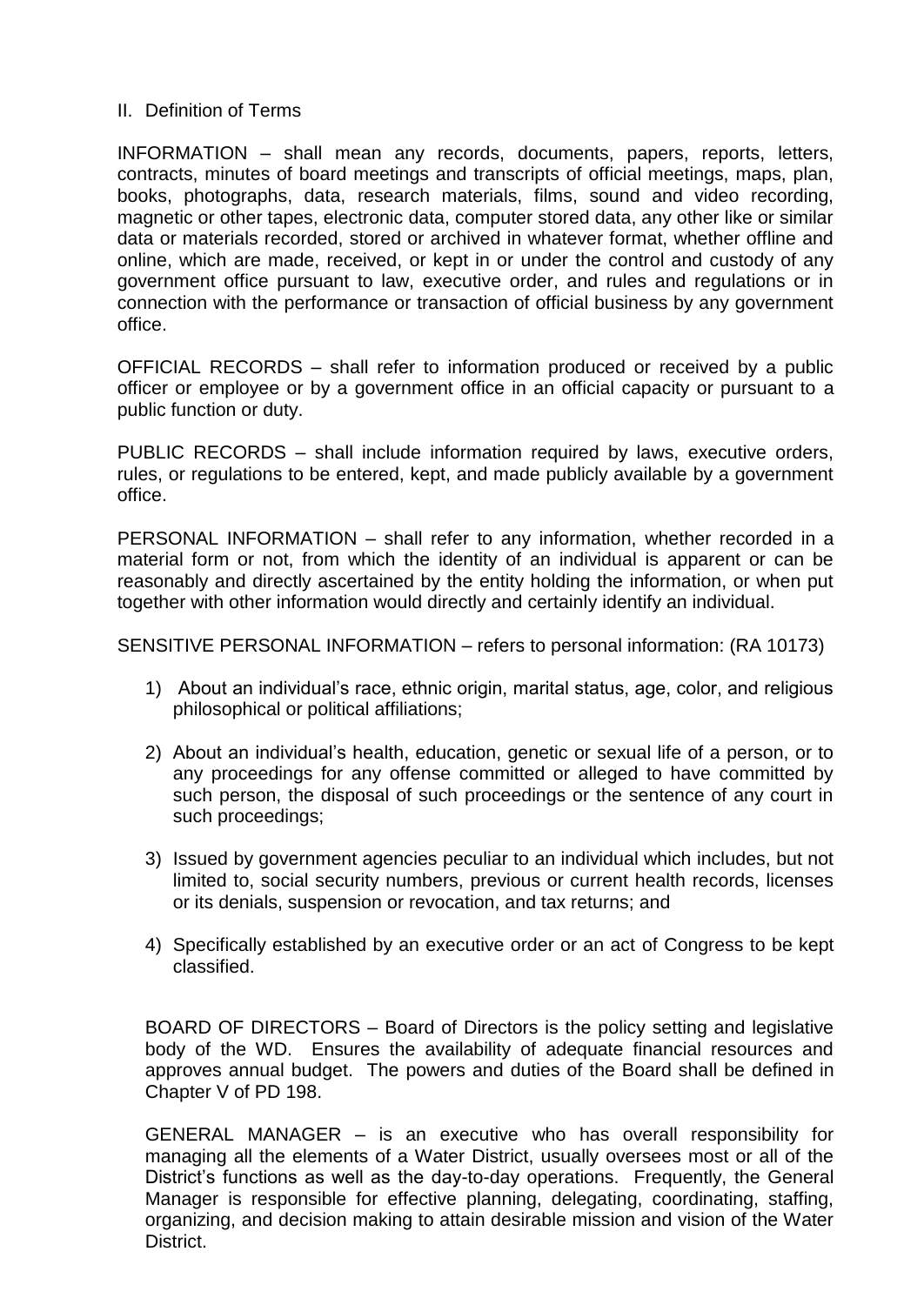ADMINISTRATIVE AND GENERAL SERVICES SECTION – Refers to human resource management, property management which will include inventory of all equipment and materials, utility services and other allied services.

COMMERCIAL AND FINANCE SECTION – refers to the preparation of financial reports and supervision of all financial functions and administration of financial planning and control. This as well discusses the actions undertaken by the commercial to improve the marketing, billing and collection, including customer service rendering.

ENGINEERING, CONSTRUCTION AND WATER SERVICES SECTION – The Section will tackle on its completed work orders on day to day operation, status of the uncompleted work orders, the new water service connection taped and metered and details of its regular maintenance activities. The water quality of the water supply, report on its water sources/pumping stations, production, maintenance orders, service requests, water potability and preventive maintenance of pumping equipment and water sources.

- III. Standard Operating Procedure
	- 1. Request for Information : All requests for information shall:
		- a) Be in writing and be accomplished sing the prescribed form of San Quintin Water District; (Annex B)
		- b) Provide the full name and contact information of the requesting party including a valid government identification card with photograph and signature; and
		- c) Reasonably describe the information requested, and the reason for, or purpose of, the request for information.

The request for information shall be made available in the San Quintin Water District office located in Brgy. Cabalaoangan, San Quintin, Pangasinan and on the SQWD's website sqwd.gov.ph.

If the PACD determines that the request is not complete, the PACD shall immediately return it and inform the requesting party to submit the complete form. (Annex B)

2. Manner of Making Request: A request for information shall be made by the requesting party by delivering it personally to the Office of San Quintin Water District located in Brgy. Cabalaoangan San Quintin, Pangasinan or by sending it by mail [sanquintinwd\\_553@yahoo.com.](mailto:smwd554_1996@yahoo.com)

> In case the requesting party is unable to make a written request because of illiteracy or disability, he or she may make an oral request and the PACD shall reduce it into writing. The requesting party shall sign the form.

3. Receipt of Request: A complete request for information shall be signed and stamped received by the PACD after it has been delivered to him/her by the personnel who actually received the request. The PACD shall indicate the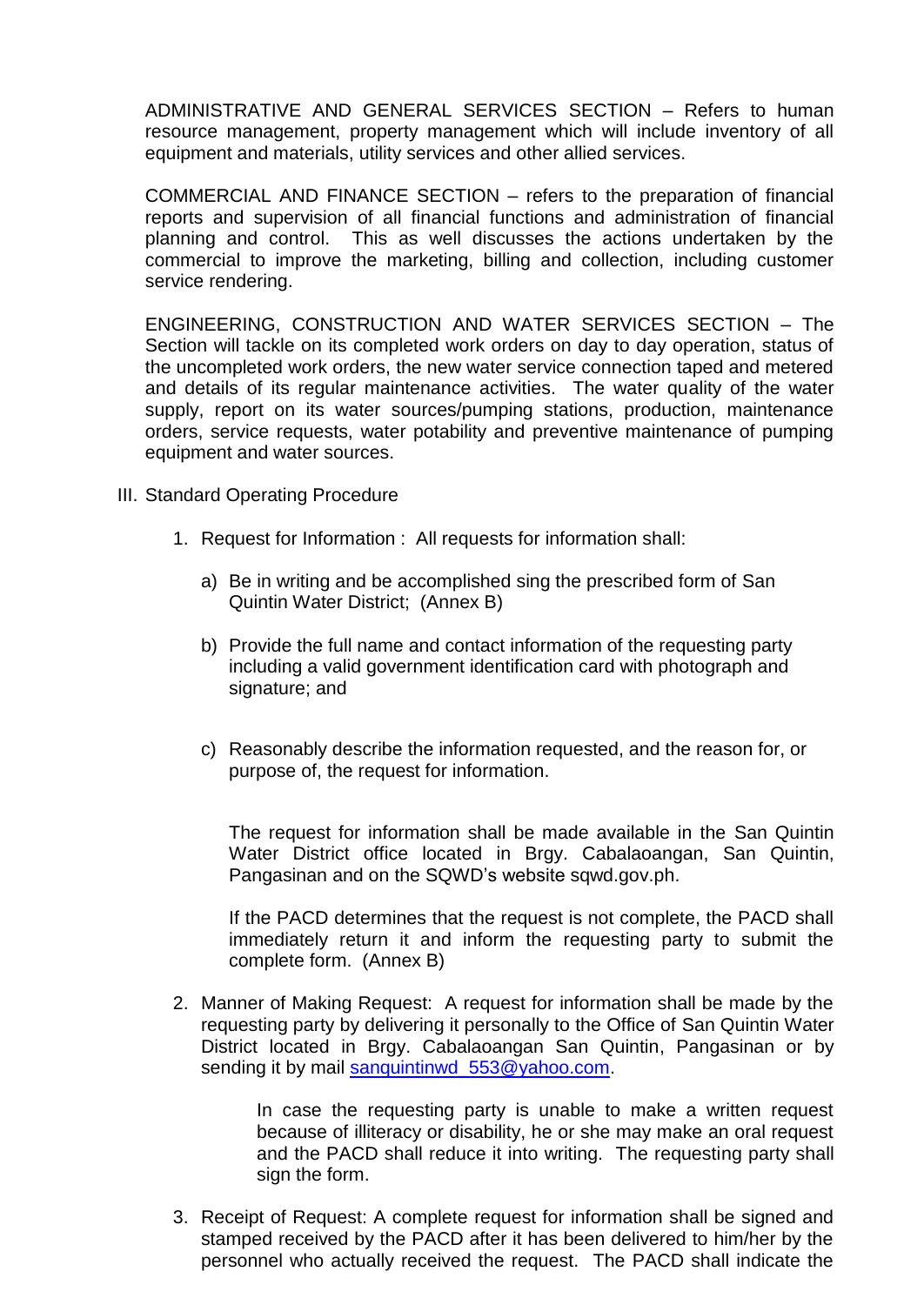date and time of receipt and the name, rank, title and position of the said personnel at the receiving station. (Annex C)

For email requests sent on a non-working day, and during nonworking hours, receipt shall be at the start of the working hours of the next working day. A confirmation email shall then be sent to the requesting party. For email requests to be considered received:

- 1) They must be sent to [sanquintinwd\\_553@yahoo.com;](mailto:smwd554_1996@yahoo.com) and
- 2) An acknowledgement email must be sent to the requesting party within 1 working day.
- 4. Period to Respond:
	- 4.1 The Office of San Quintin Water District shall respond to the requesting party within fifteen (15) working days from the date of receipt of the complete request for information/Records.
	- 4.2 A working day is any day other than Saturday, Sunday, or a day which is declared a national public holiday in the Philippines. In computing for the period.

The date of receipt shall be:

- 1) The date when the request is physically delivered to the Office of San Quintin Water District located in Brgy. Cabalaoangan, San Quintin, Pangasinan.
- 2) The date when the request is received by mail by the Office of San Quintin Water District; or
- 3) The date when the request is electronically received by the Office of San Quintin Water District, provided that, when the request has been emailed to an employee of SQWD who is absent and this has generated an 'out of office' message with instructions on how to redirect the message to another contact, then it shall be the date when the request electronically delivered to that contact.
- 4.3 The period may be extended whenever the request requires extensive search of the records of the Office of San Quintin Water District. The General Manager shall inform the requesting party of the extension, setting forth the reasons for such extension. (Annex D)

In no case shall the extension exceed fifteen (15) working days, unless exceptional circumstances warrant a longer period.

5. Transmittal of Request by the PACD to the Admin Head: The PACD shall forward the request for information to the Admin Head within the day from receipt. The PACD shall record the date and time and the name of the receiving person if in case the Admin Head is not in the Office for Official Business in a record book with the corresponding signature.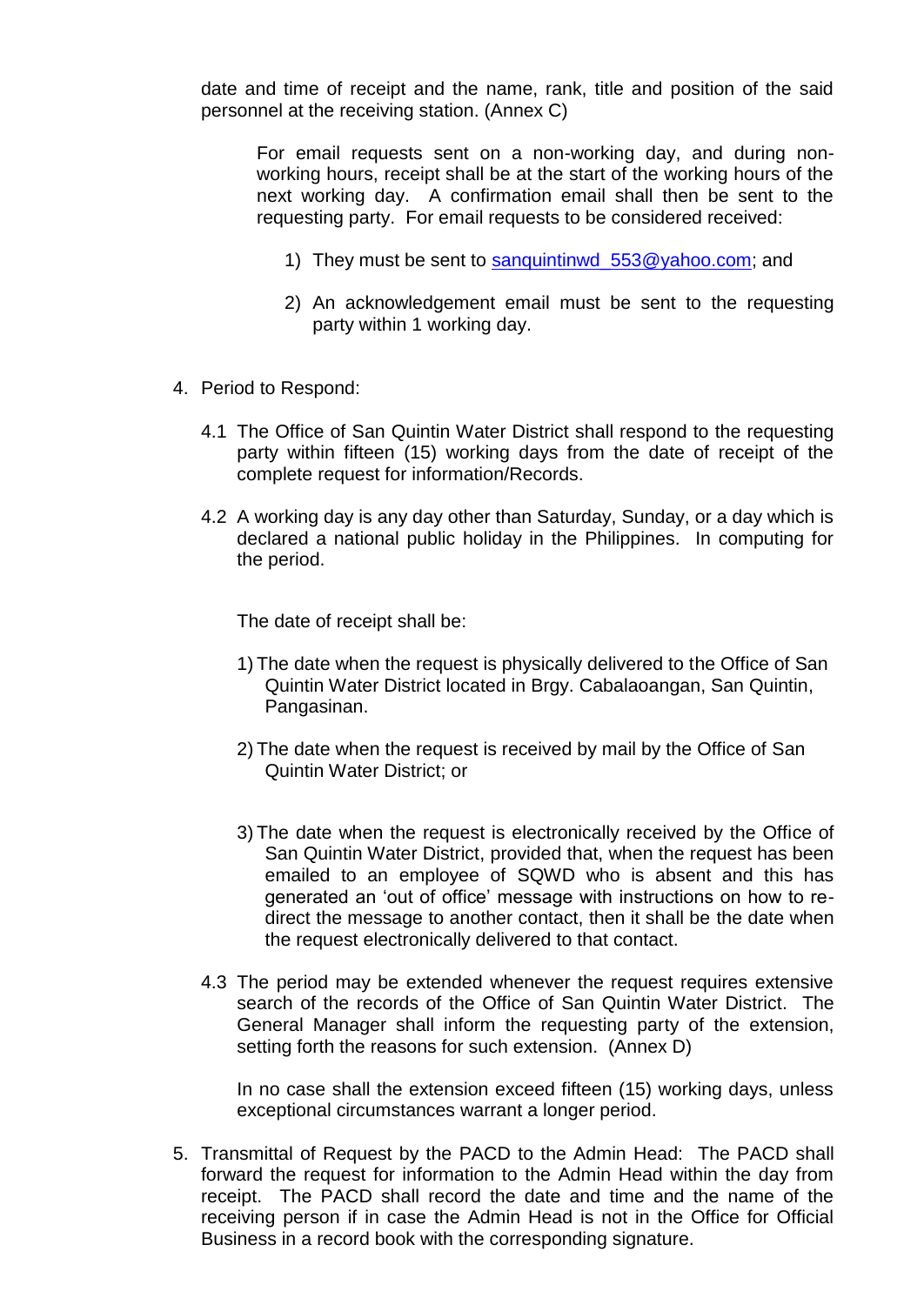- 6. Transmittal of Request by the Admin Head to the GM: The Admin Head or her authorized representative shall forward the request for information to the GM together with the requested information within two days from receipt or when the request requires extensive search of the records of the Office of San Quintin Water District an extended time shall be made. The General Manager shall inform the requesting party of the extension, setting forth the reasons for such extension. (Annex D)
- 7. Response on the Request: Upon receipt of the request for information from the Admin Head, the GM shall assess and evaluate the request before recommending to the Board for approval or denial. Response shall be relayed by the GM to the requesting party through its authorized representative, by mail or by email.
- 8. Request Relates to More Than One Section: If the GM needs details from different Sections, clarification from said Sections shall be made.
	- 8.1 Request Needs Clarification: If the GM needs further details to identify or locate the information, clarification from the requesting party shall be made. (Annex E)

This shall stop the running of the 15-day period, which will continue to run the day after the required details are received from the requesting party.

- 9. Approval of Request: The GM will present the request for information together with the requested documents/information to the Board of Directors. The Board of Directors will approve or deny the request in a form of a Resolution. If the request is denied, the BOD will site in a Resolution the ground for denial and provide necessary laws, rules and regulations. The GM will notify the requesting party through its authorized representative in writing the decision of the BOD. (Annex F)
- 10.Denial of Request: No request shall be denied by the Board of Directors unless:
	- 10.1 The reason for the request is contrary to law or rules and regulations (Annex G); or
	- 10.2 The request falls under the exceptions under the Inventory of Exceptions issued by the Office of the President (Annex H). The GM shall notify the requesting party in writing through its authorized representative, clearly setting forth the ground for denial and the circumstances on which the denial is based.
- 11.Requested Information is Substantially Similar or Identical to a Previous Request: The San Quintin Water District shall not be required to act if, upon determination by the General Manager, the requested information is substantially similar or identical to a previous request by the requesting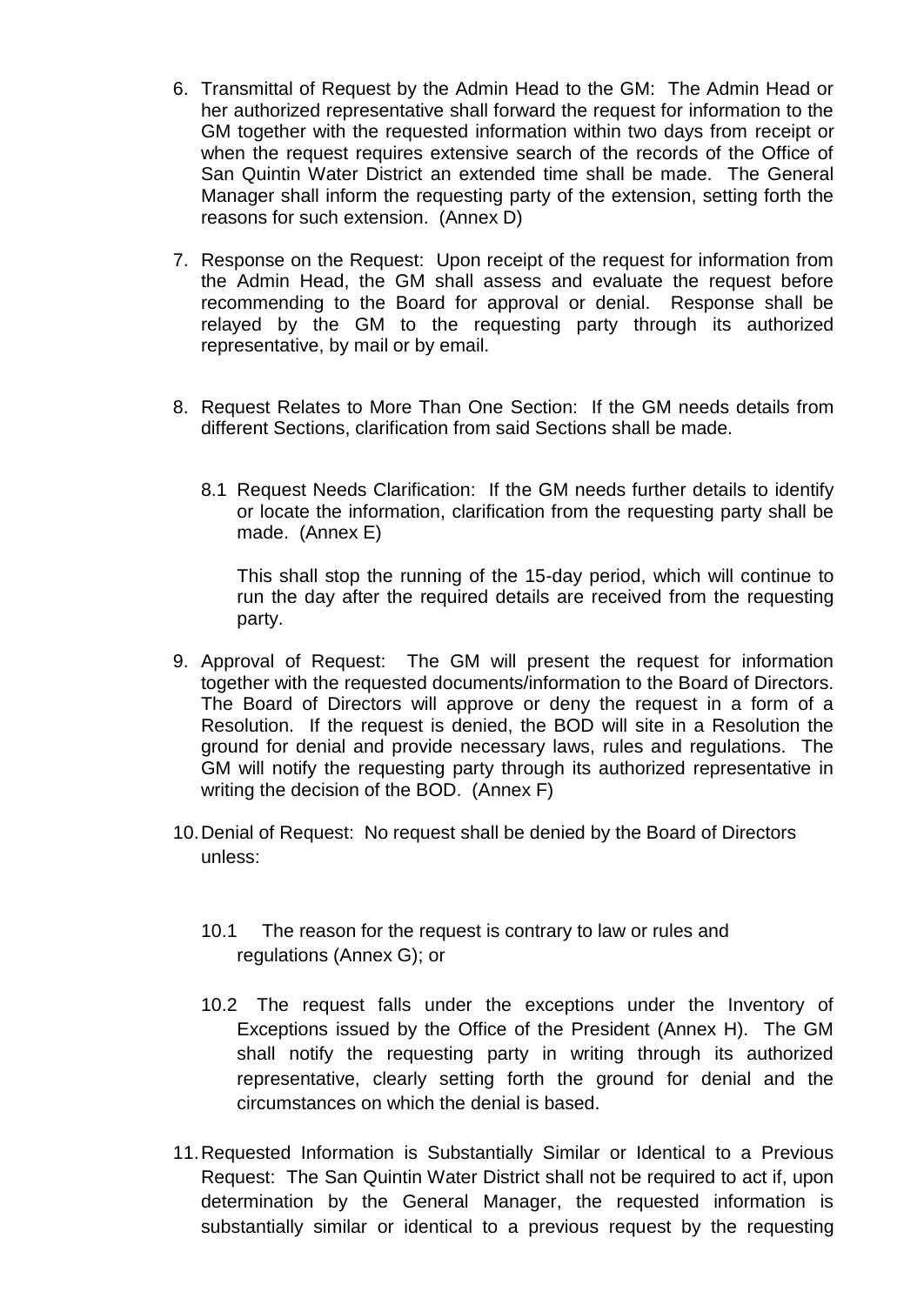party, whether the same has been granted or denied. The requesting party shall be advised accordingly. (Annex I)

- 12. Requested Information is Available On-Line: If the GM determines that the requested information is already available on the SQWD website, the requesting party shall be advised accordingly and provided with the website link where the information is posted. (Annex J)
- 13.Requested Information is not in the custody of San Quintin Water District: If the GM determines that the requested information refers to another government agency, the requesting party shall be advised accordingly and coursed through the concerned government agency. (Annex K)
- 14.If the government agency is not within the coverage of E.O. No. 2, the requesting party shall be advised accordingly and provided with the contact details of that office, if known. (Annex L)

## IV. Remedies In Case of Denial

- 1. In case of denial of a request for information, the requesting party may appeal to the Board of Directors. The appeal shall be in writing, and shall be filed within fifteen (15) working days from the receipt of notice of denial or from the lapse of the period to respond to the request. The appeal shall be decided within fifteen (15) working days from receipt of the appeal.
- 2. Upon exhaustion of administrative appeal remedies, the requesting party may file the appropriate judicial action in accordance with the Rules of Court.

## V. Fees

The San Quintin Water District will not charge any fee for accepting requests for information/Records.

## VI. Administrative Liability

- 1. Non-compliance with FOI: Failure to comply with the provisions of this Manual shall be a ground for the following Administrative penalties:
	- 1. 1<sup>st</sup> Offense Reprimand
	- 2. 2<sup>nd</sup> Offense Suspension of one day to thirty days
	- 3. 3<sup>rd</sup> Offense Suspension of one month to six months
	- 4. 4<sup>th</sup> Offense Dismissal from the service

## VII. FOI Officers

The names and contact details of the FOI Officers of the San Quintin Water District are as follows: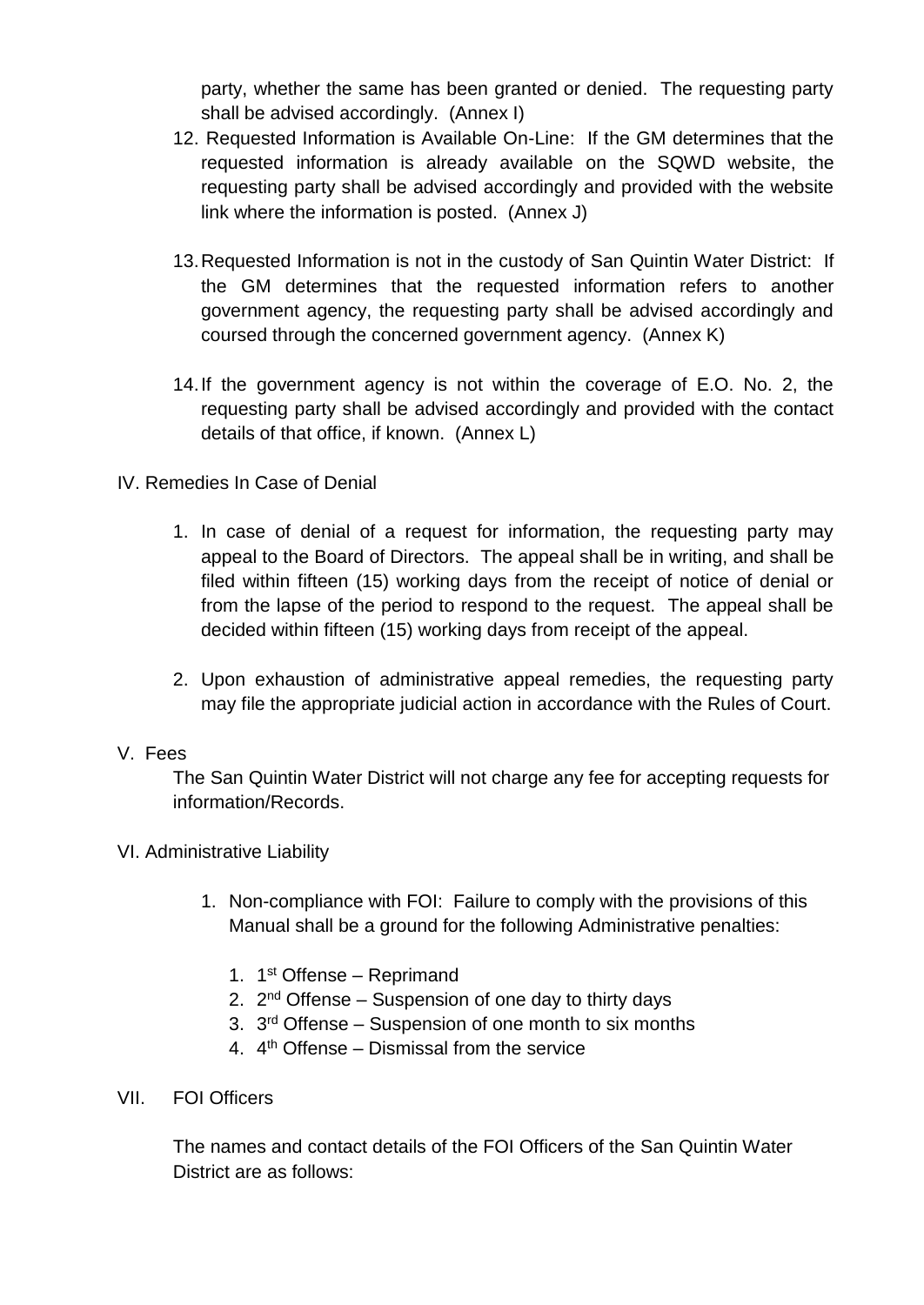| Designation                                                                                               | Name                        | Telephone No. | <b>Email Address</b>       |
|-----------------------------------------------------------------------------------------------------------|-----------------------------|---------------|----------------------------|
| General Manager                                                                                           | Engr. Jayson C.<br>Antolin  | 0919 770 0001 | sanquintinwd_553@yahoo.com |
| Administrative and<br><b>General Services</b><br>Section/Finance<br>and Commercial<br><b>Section Head</b> | Marie Grace A.<br>Redulfin  | 0933 306 7528 | sanquintinwd_553@yahoo.com |
| Engineering,<br>Construction and<br><b>Water Services</b><br><b>Section Head</b>                          | Edgardo B.<br>Episcope      | 0922 255 3533 | sanguintinwd_553@yahoo.com |
| <b>PACD</b>                                                                                               | Vicky H. Oligo              | 0923 575 1685 | sanguintinwd_553@yahoo.com |
| <b>Board Recording</b><br>Secretary                                                                       | Maria Glenda N.<br>Madriaga | 0916 408 2974 | sanguintinwd_553@yahoo.com |

## VIII. Process Flow Chart and Work Instructions

The procedure for Request for Information/Record covers the filling of request for information with the San Quintin Water District (FOI Request Forms is available at the PACD located at the entrance of the SQWD's Office), receipt and evaluation of request, and approval/denial of request.

No Fees shall be collected from the requesting party.

Requirements:

- 1. Duly accomplished Request Form
- 2. Valid Identification Card
- 3. For representatives, an authorization letter and valid ID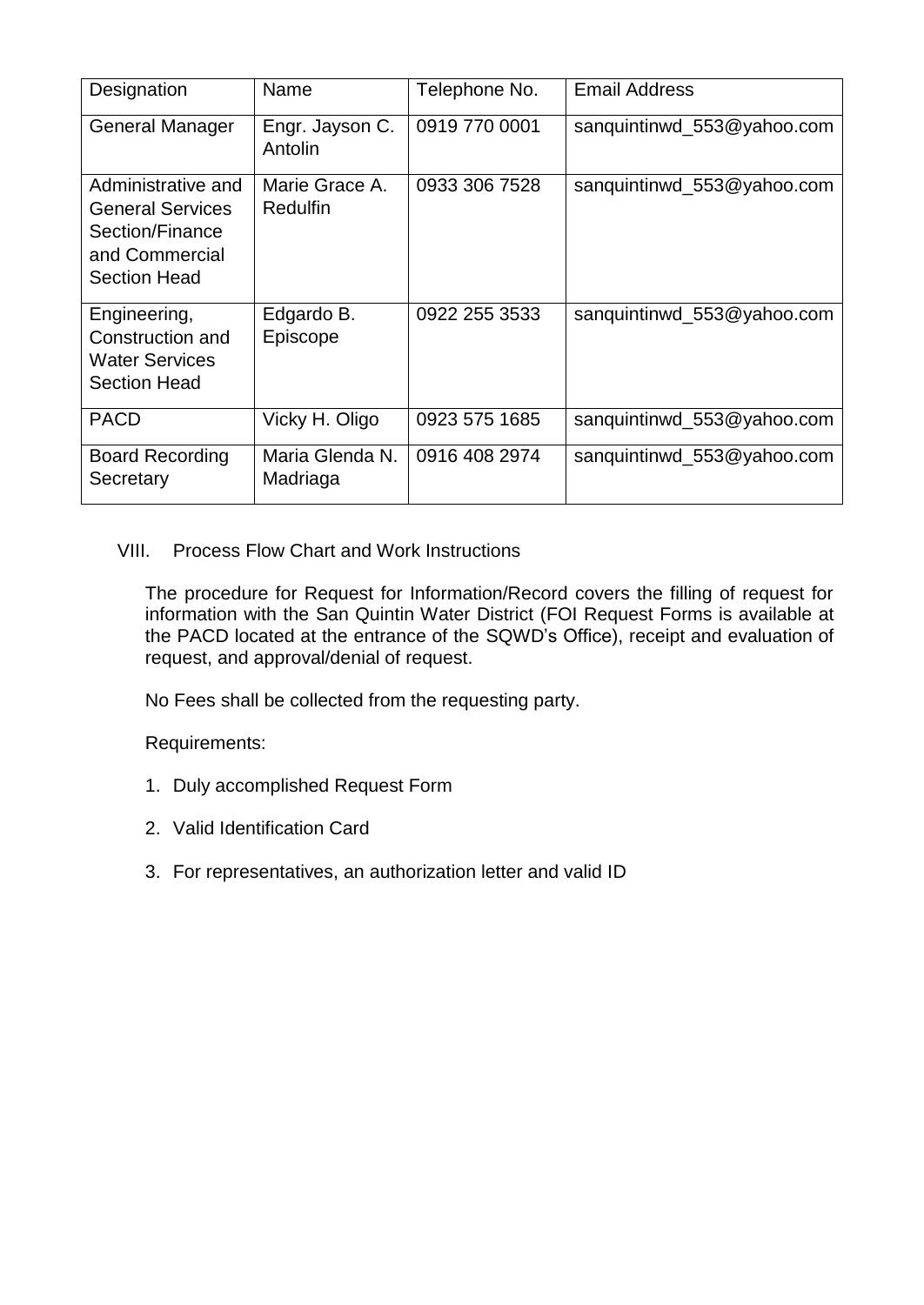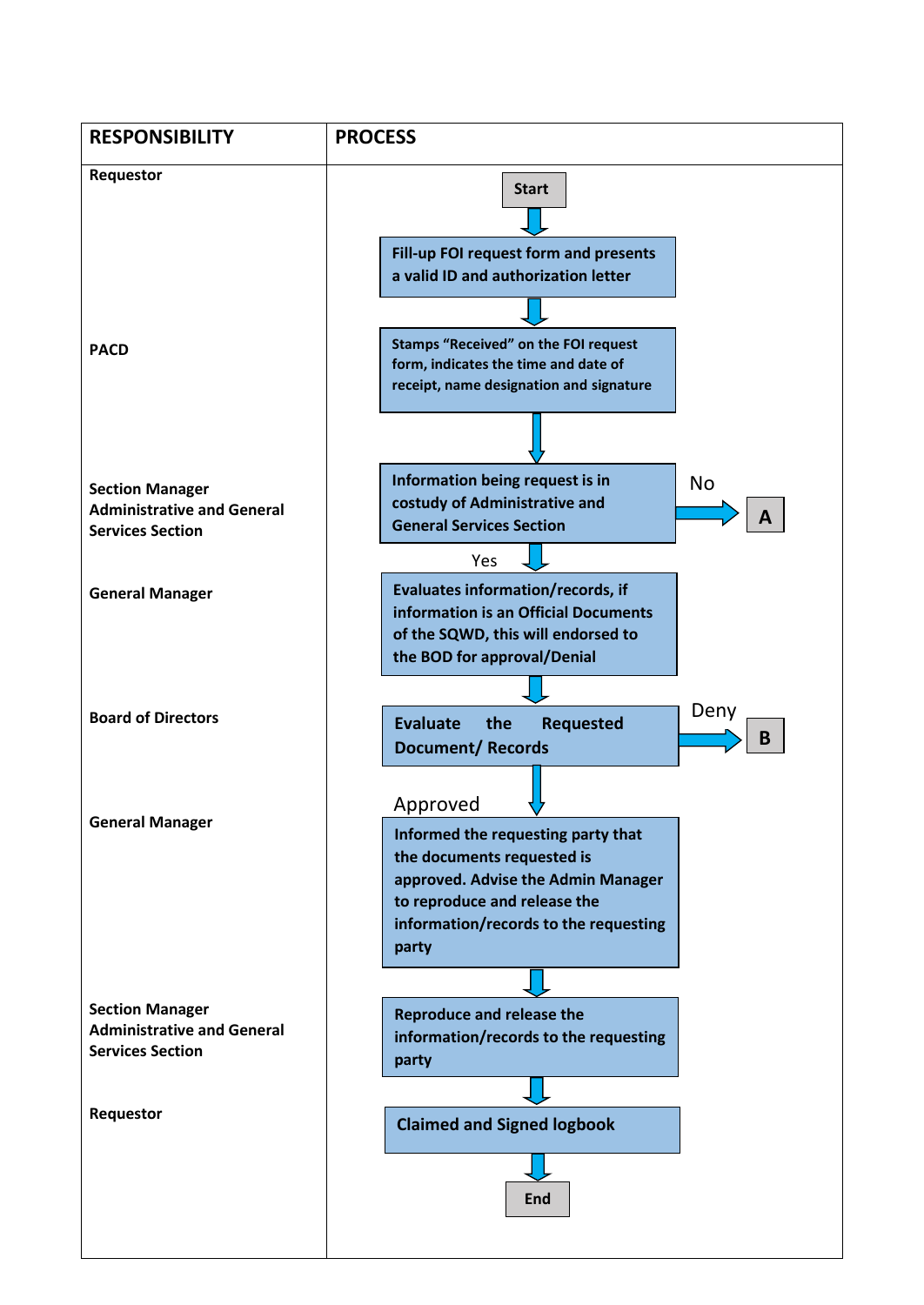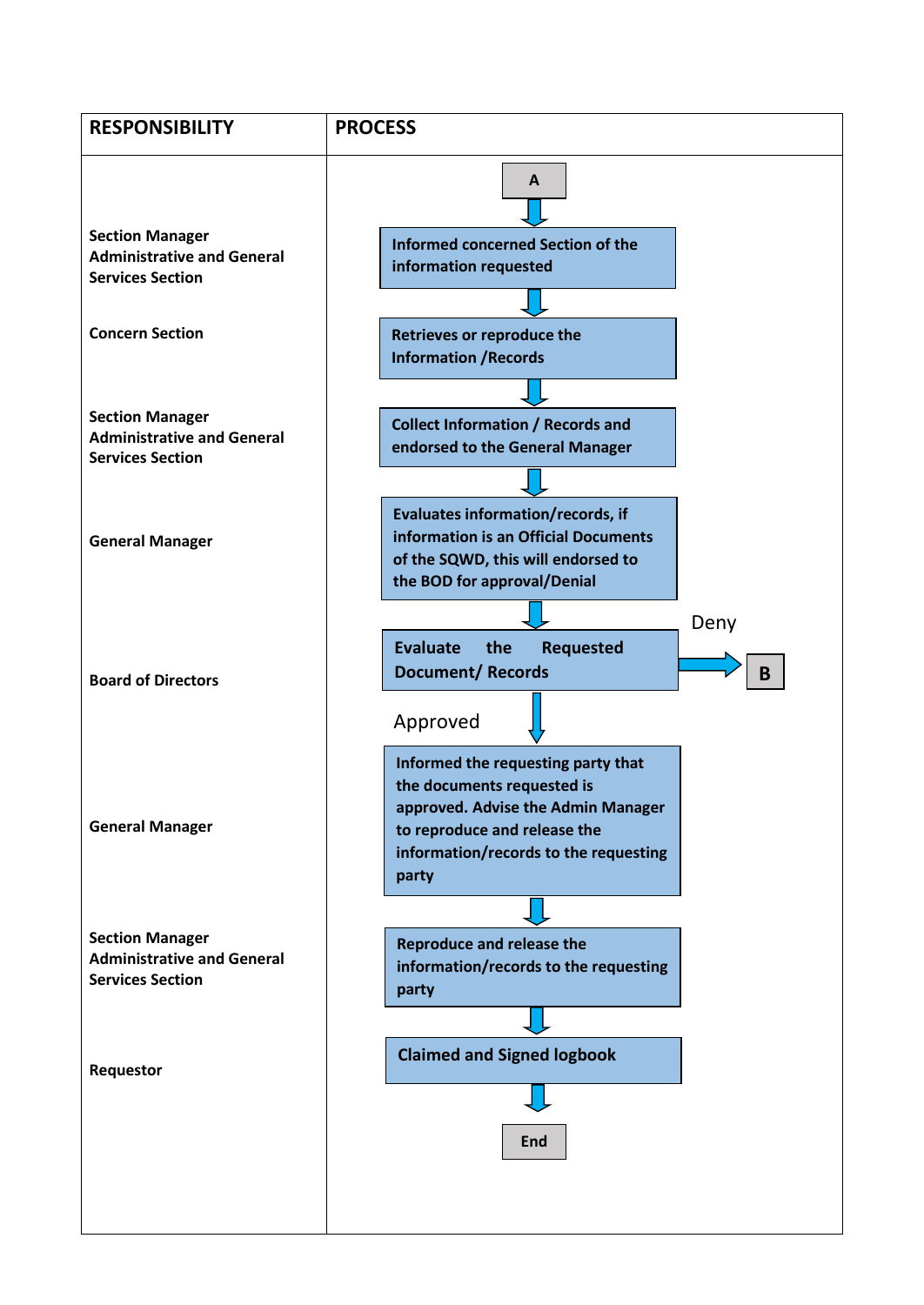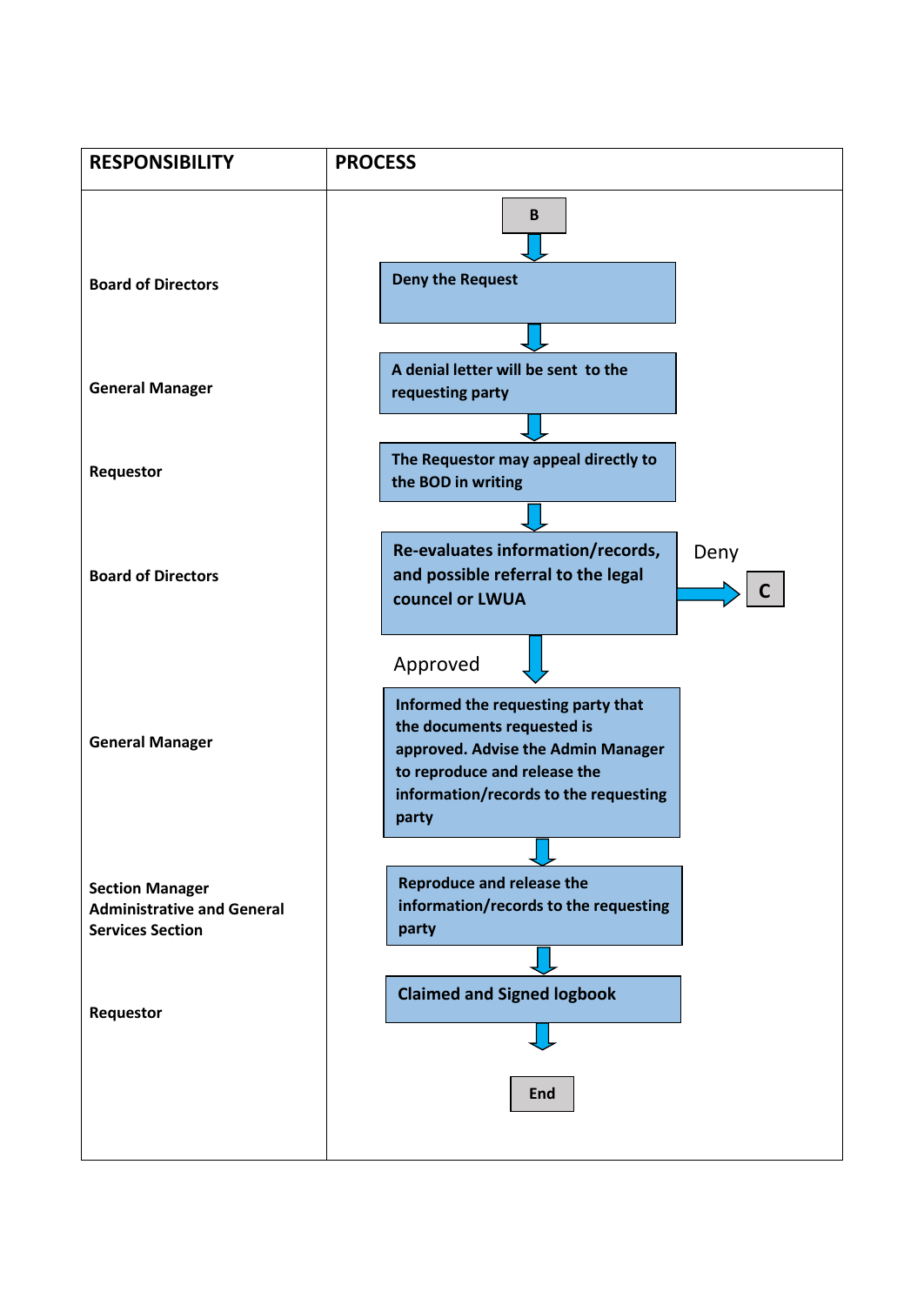

IX. San Quintin Water District FOI Annexes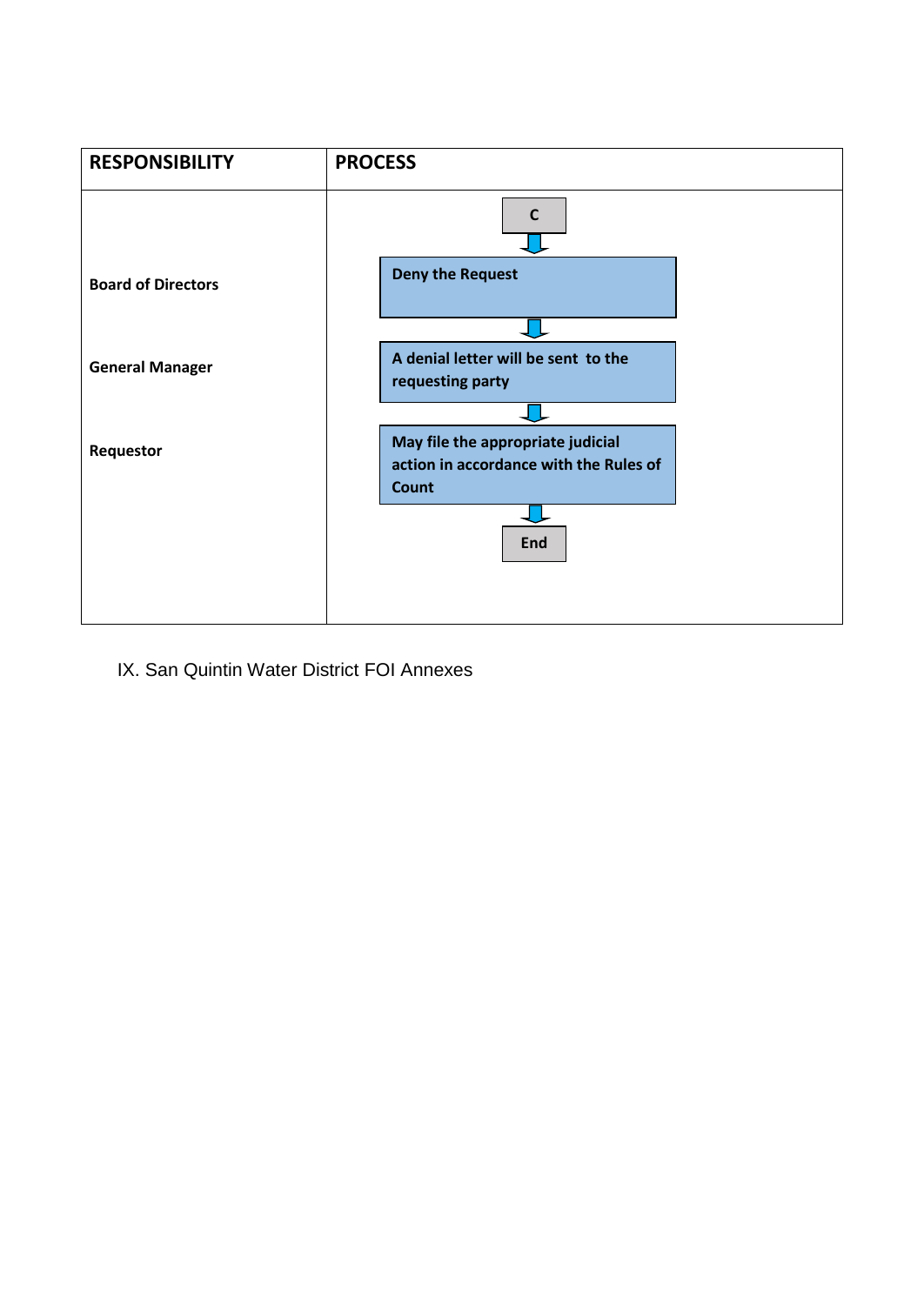## ANNEX "A" LIST OF EXCEPTIONS

## LIST OF EXCEPTION for FOI Manual

- 1. The San Quintin Water District shall deny access to information only when the information requested falls under any of the exceptions enshrined in the Constitution, existing laws or jurisprudence and specified in the inventory of exceptions as embodied in the Circular issued by the Office of the President pursuant to Section 4 of EO 2, s. 2016.
- 2. The requested information is not in the custody of San Quintin Water District.
- 3. The requested information contains Sensitive Personal Information, unless authorized by the owner thereof.
- 4. The request is an unreasonable subsequent identical or substantially similar request from the same requesting party whose request has already been previously granted or denied by San Quintin Water District.
- 5. Files and pending cases (Courts and Ombudsman)
- 6. 201 Files
- 7. Personnel Selection Board Documents
- 8. Statement of Assets, Liabilities and Net-Worth (SALN)
- 9. BAC Minutes of meetings, except Minutes of Opening of Bids, as provided under the last sentence 3rd Paragraph, Section 29, the 2016 Revised IRR, RA 9184, and only upon written request stating reasons therefor, and payment of minimal fee to recover cost of materials.
- 10.Abstract of Bids, except Abstract of Bids as Read, as provided under the last sentence, 3<sup>rd</sup> Paragraph, Section 29, the 2016 Revised IRR, RA 9184, and only upon written request stating reasons therefor, and payment of minimal fee to recover cost of materials.
- 11.TWG Recommendation, BAC Resolutions, and other Bidding Documents.

#### 12.IPCR

- 13.Financial report not yet audited by COA
- 14.All reports not in the final form
- 15.Agenda, deliberations and minutes of the Board Meetings
- 16.Legal Opinions or comments rendered by the Legal Service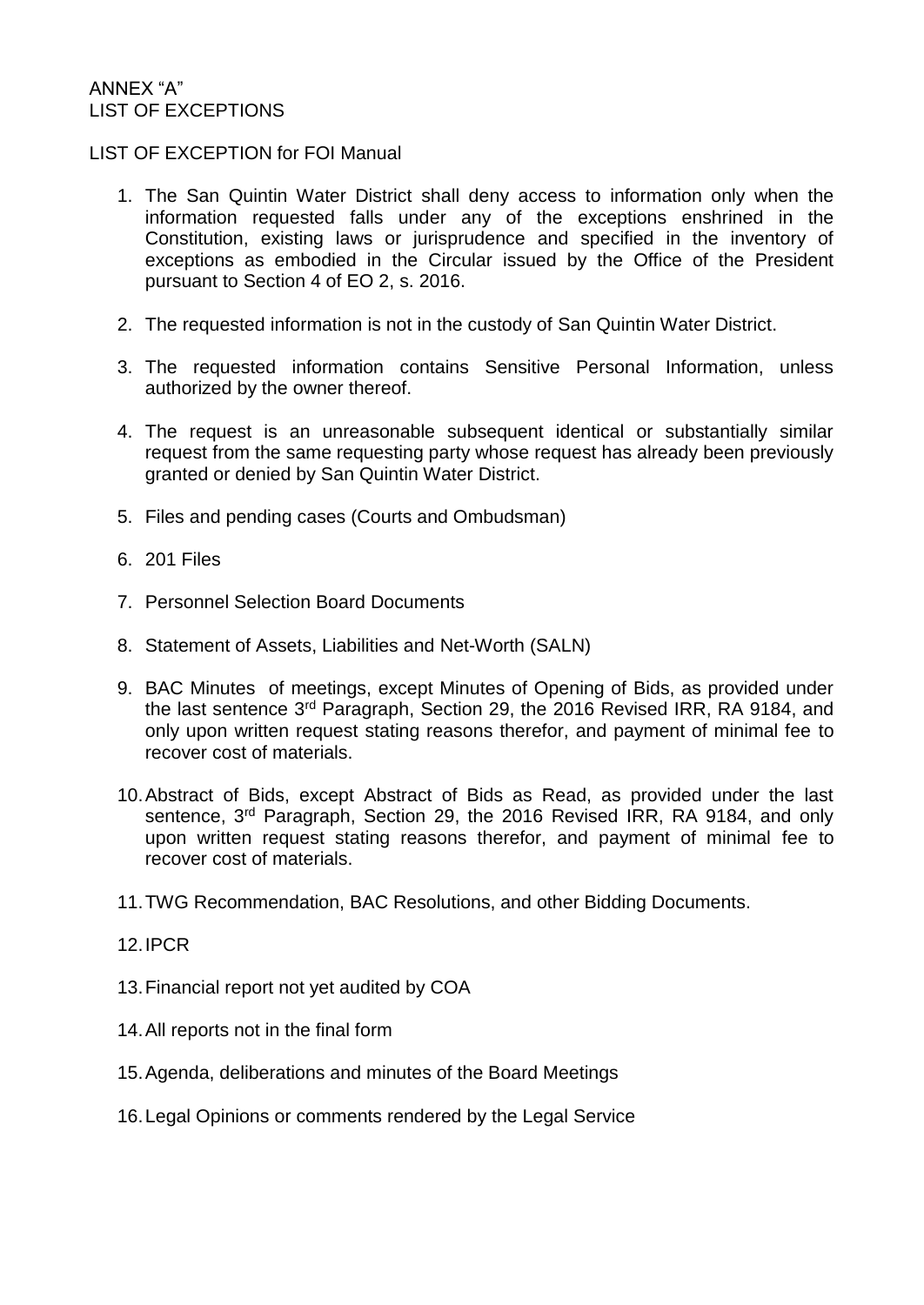# ANNEX "B" **FOI REQUEST FORM**



# FOI Request Form

| Purpose: |                                                                                  |
|----------|----------------------------------------------------------------------------------|
|          |                                                                                  |
|          |                                                                                  |
|          | Signature: _________________________________Date: ______________________________ |
|          |                                                                                  |
|          | How would you like to receive the information? (Pick-up, Mail or E-mail)         |
|          |                                                                                  |
|          |                                                                                  |
|          |                                                                                  |

Received by:

Personnel Assistance and Complaint Desk (PACD)

Remarks: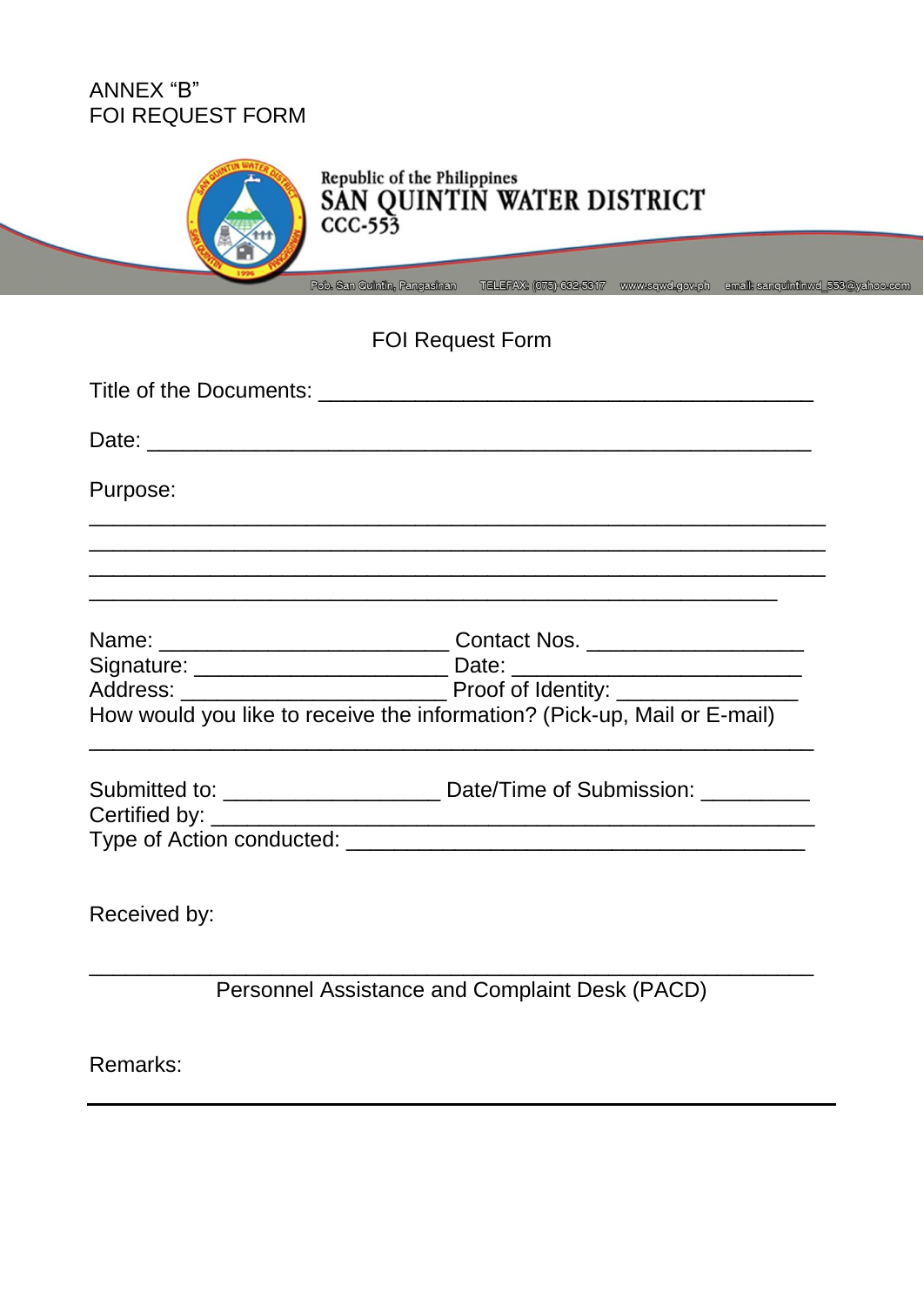# ANNEX "C" FOI RESPONSE TEMPLATE – COMPLETION OF FORM



DATE

Dear Mr./Mrs. \_\_\_\_\_\_\_\_\_\_\_\_\_\_\_,

Greetings!

Thank you for your request dated \_\_\_\_\_\_\_\_\_\_\_\_\_\_\_\_\_\_ under Executive Order No. 2 (s. 2016) on Freedom of Information in the Executive Branch.

Information Requested:

Response to your request:

After processing your request, we found that you have failed to provide the following necessary details: \_\_\_\_\_\_\_

For the processing of your request, please provide us with the necessary missing details.

Thank you.

Respectfully yours,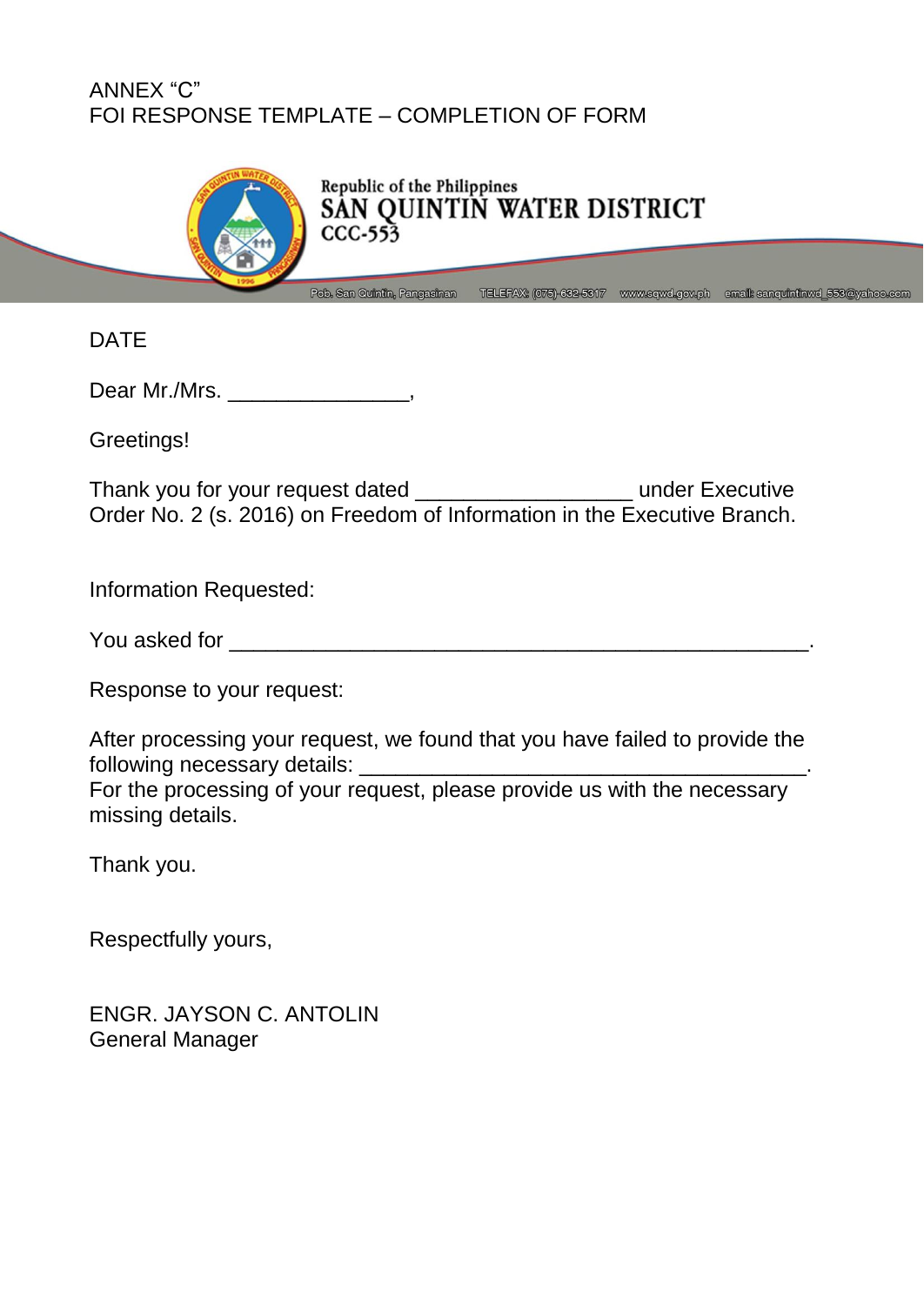# ANNEX "D" FOI RESPONSE TEMPLATE – EXTENSION OF PERIOD



DATE

Dear Mr./Mrs. \_\_\_\_\_\_\_\_\_\_\_\_\_\_\_\_\_\_\_\_,

Greetings!

Thank you for your request dated \_\_\_\_\_\_\_\_\_\_\_\_\_\_\_\_\_\_\_\_\_\_ under Executive Order No. 2 (s. 2016) on Freedom of Information in the Executive Branch.

Information Requested:

Response to your request:

Since your request requires extensive search of the records and facilities of the San Quintin Water District or because of \_\_\_\_\_\_\_\_\_\_\_\_\_\_\_\_\_\_\_\_\_\_\_\_ which is beyond our control, we are asking for an extension of 15 days in order to fully process your request.

Thank you.

Respectfully yours,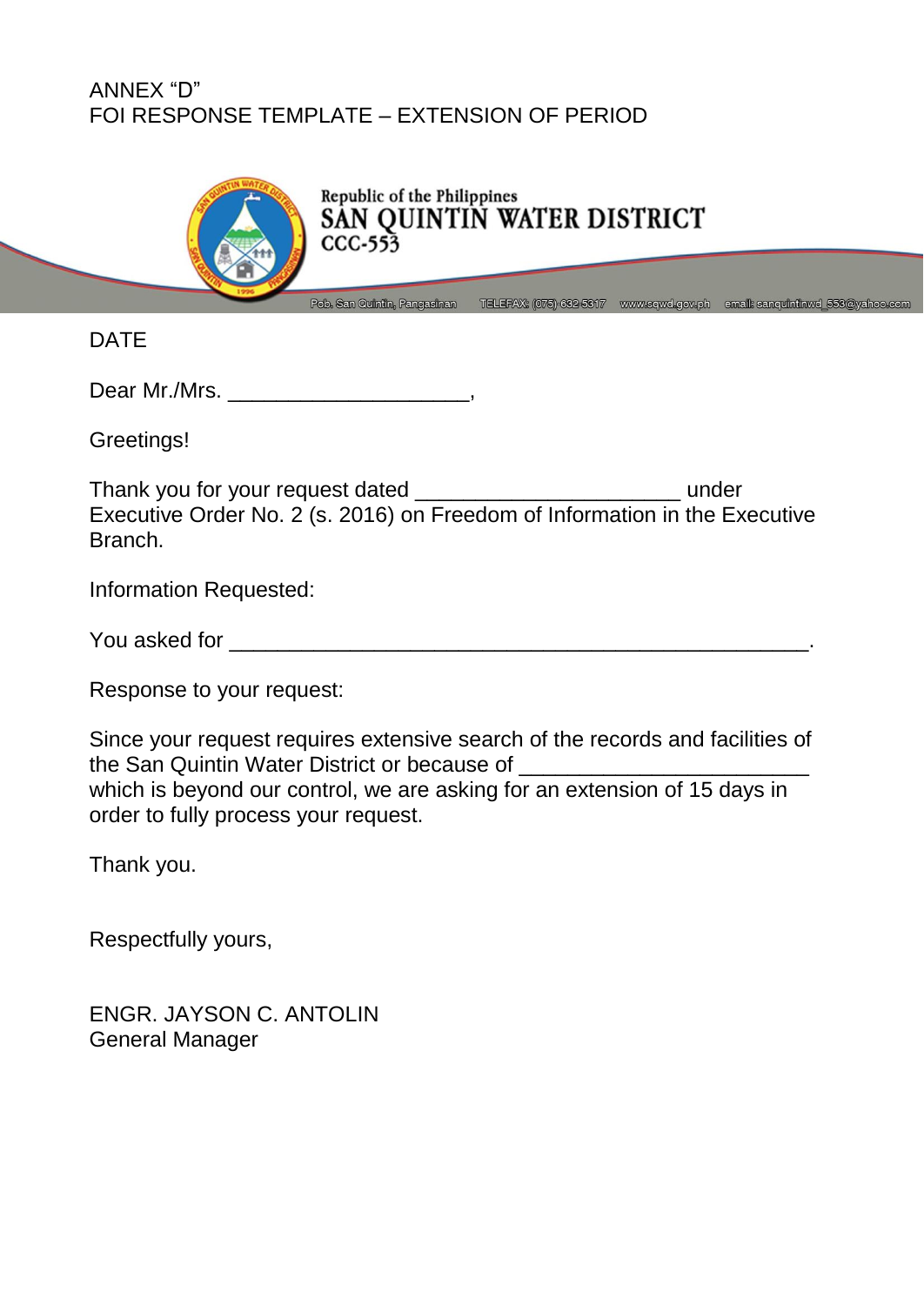## ANNEX "E" FOI RESPONSE TEMPLATE – CLARIFICATION



# Republic of the Philippines SAN QUINTIN WATER DISTRICT

DATE

Dear Mr./Mrs. \_\_\_\_\_\_\_\_\_\_\_\_\_\_\_\_\_\_\_,

Greetings!

Thank you for your request dated \_\_\_\_\_\_\_\_\_\_\_\_\_\_\_\_\_\_\_\_\_\_ under Executive Order No. 2 (s. 2016) on Freedom of Information in the Executive Branch.

Information Requested:

| You asked for |  |
|---------------|--|
|---------------|--|

Response to your request:

In order to fully process your request, may we ask for the following clarificatory details: **with a set of the set of the set of the set of the set of the set of the set of the set o** 

Thank you.

Respectfully yours,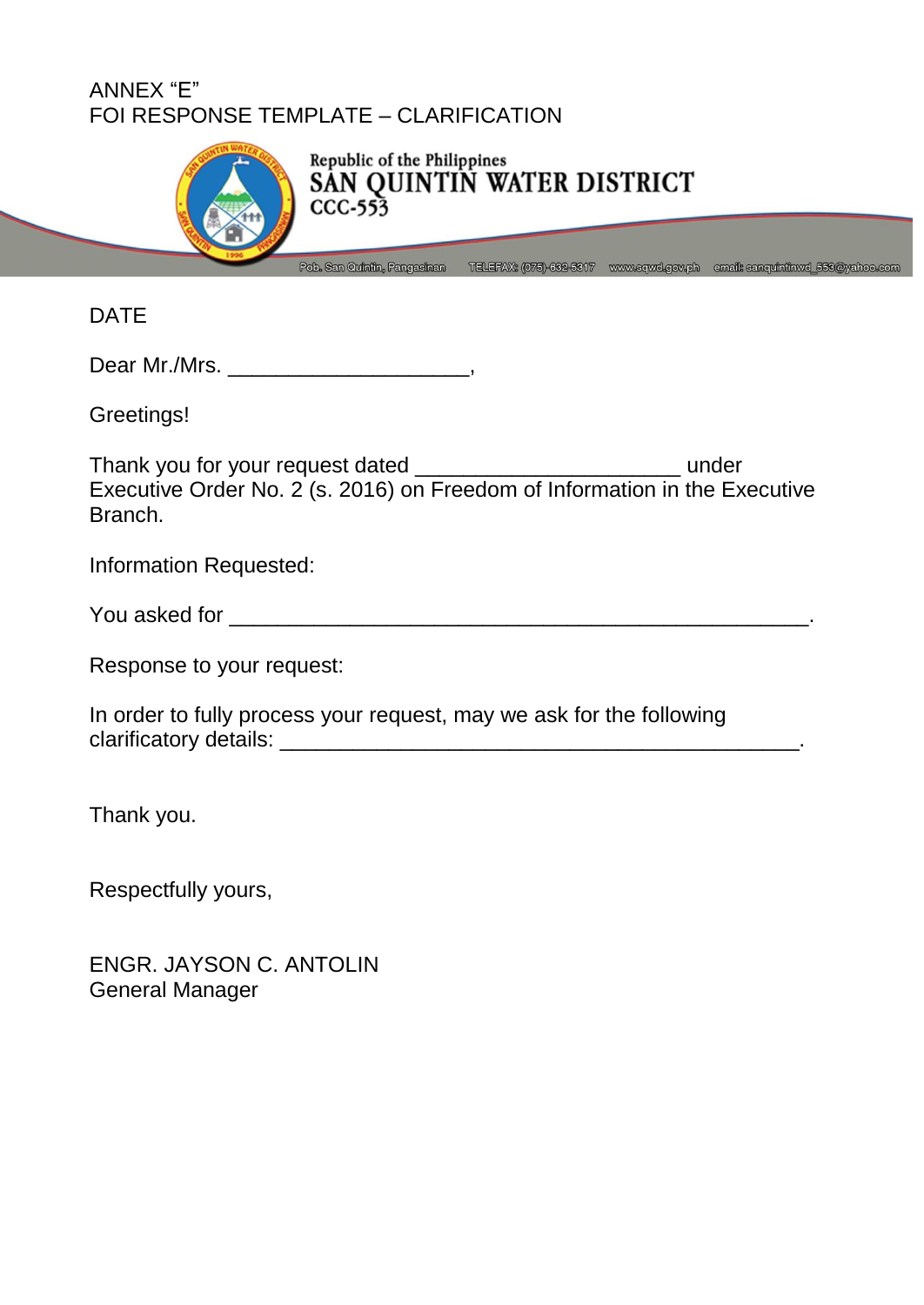# ANNEX "F" FOI RESPONSE TEMPLATE – APPROVAL



DATE

Dear Mr./Mrs.

Greetings!

Thank you for your request dated \_\_\_\_\_\_\_\_\_\_\_\_\_\_\_\_\_\_\_\_\_\_ under Executive Order No. 2 (s. 2016) on Freedom of Information in the Executive Branch.

Information Requested:

| You asked for |  |
|---------------|--|
|               |  |

Response to your request:

Your FOI request is APPROVED. The San Quintin Water District will forward the copies of all the requested information to you in accordance to the information you have stated in the FOI request form.

Thank you.

Respectfully yours,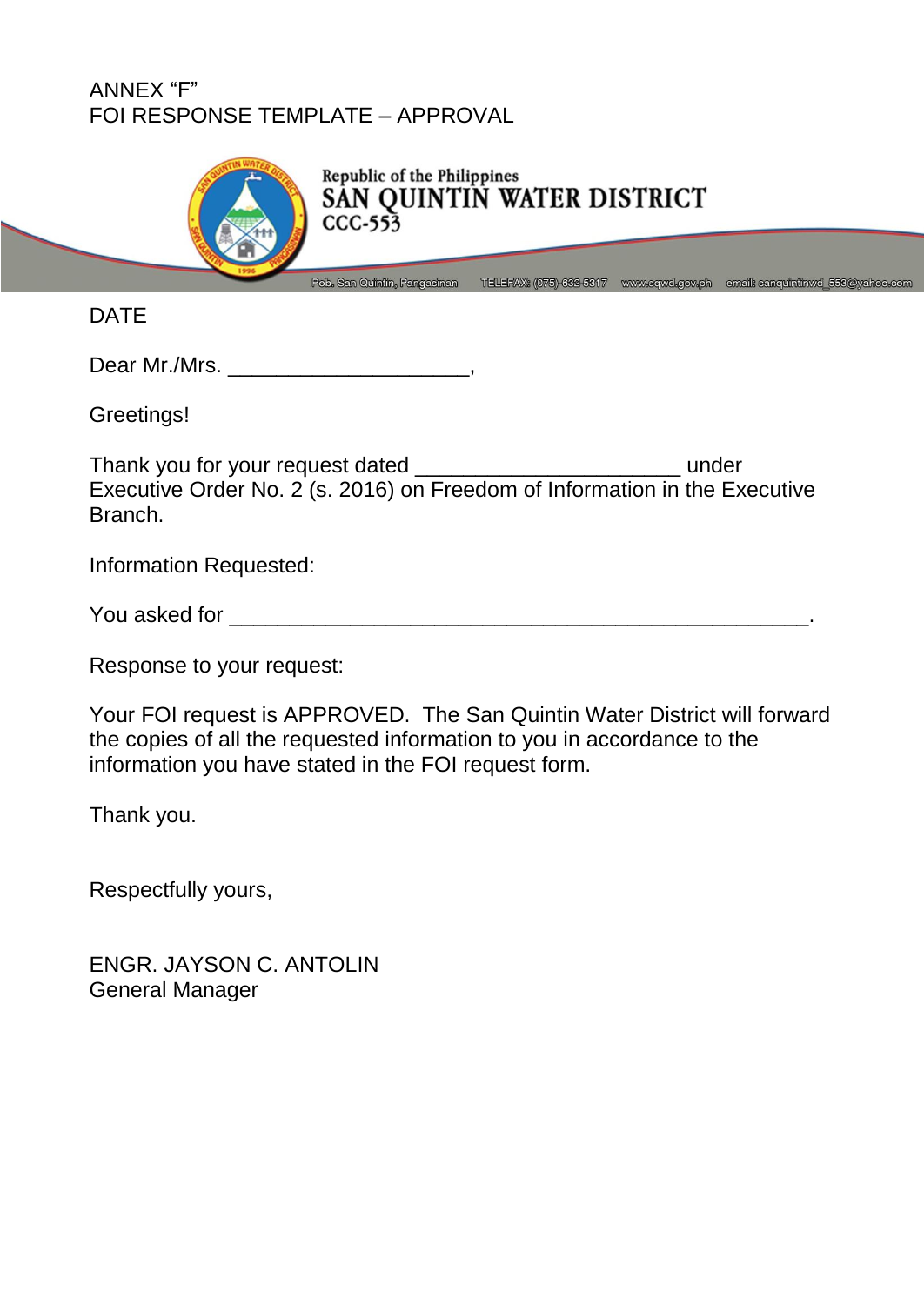| ANNEX "G"<br>FOI RESPONSE TEMPLATE – DENIAL (contrary to law, rules and<br>regulations)<br>Republic of the Philippines<br>SAN QUINTIN WATER DISTRICT<br>$CCC-553$ |                              |                         |                 |                                   |
|-------------------------------------------------------------------------------------------------------------------------------------------------------------------|------------------------------|-------------------------|-----------------|-----------------------------------|
|                                                                                                                                                                   | Pob. San Quintin, Pangasinan | TELEFAX: (075)-632-5317 | www.sqwd.gov.ph | email: sanguintinwd 553@yahoo.com |
| <b>DATE</b>                                                                                                                                                       |                              |                         |                 |                                   |
| Dear Mr./Mrs.                                                                                                                                                     |                              |                         |                 |                                   |

Greetings!

Thank you for your request dated \_\_\_\_\_\_\_\_\_\_\_\_\_\_\_\_\_\_\_\_\_\_\_\_\_\_\_\_\_\_\_\_under Executive Order No. 2 (s. 2016) on Freedom of Information in the Executive Branch.

Information Requested:

Response to your request:

Your FOI request is DENIED because it is contrary to \_\_\_\_\_\_\_\_\_\_\_\_\_\_\_\_\_. If you would like to appeal this denial, you may submit an appeal within fifteen (15) days from the receipt of this letter to the Board of Directors of San Quintin Water District.

Thank you.

Respectfully yours,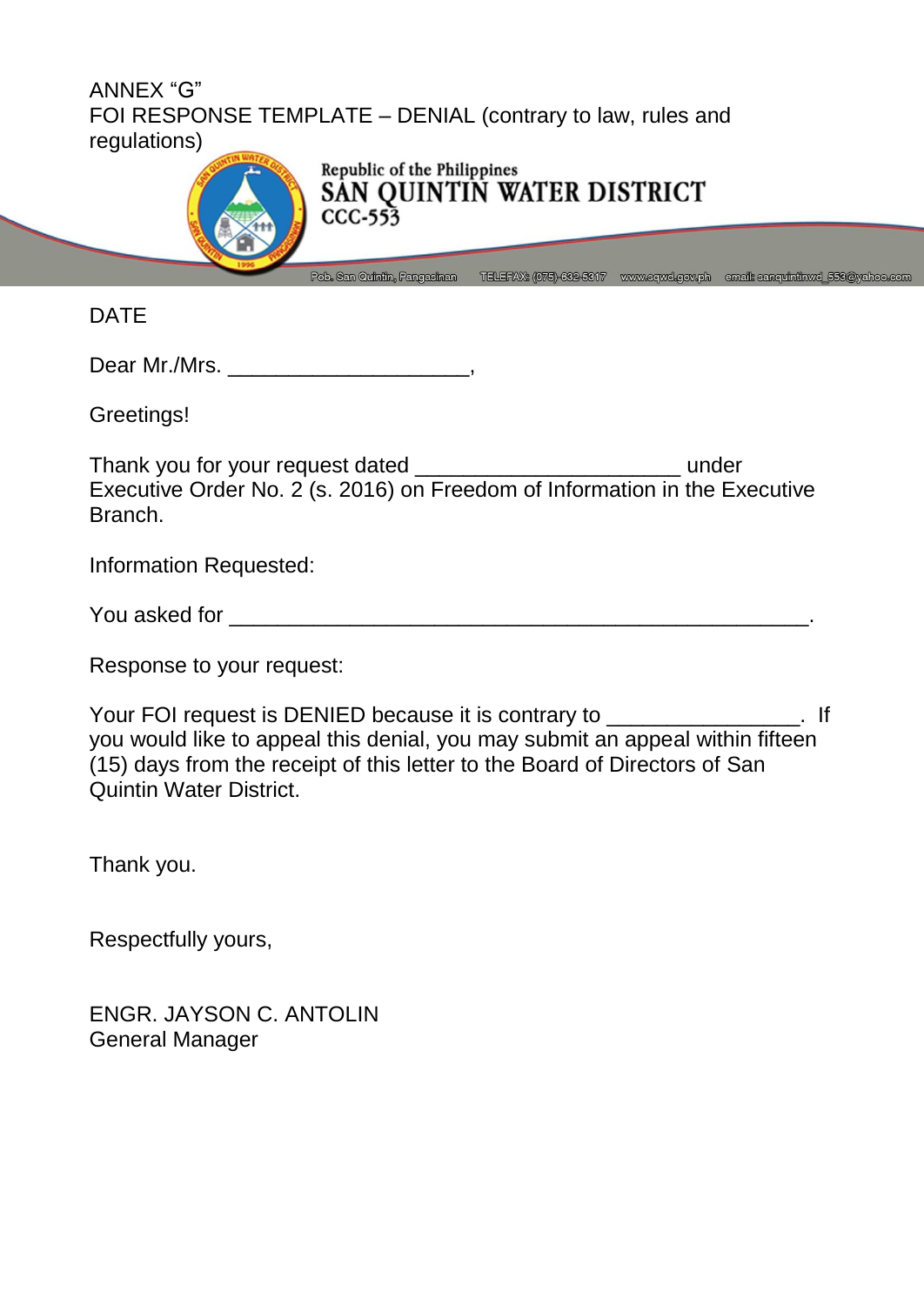# ANNEX "H" FOI RESPONSE TEMPLATE – DENIAL (falls under list of exceptions)



**DATE** 

Dear Mr./Mrs. \_\_\_\_\_\_\_\_\_\_\_\_\_\_\_\_\_\_\_\_,

Greetings!

Thank you for your request dated \_\_\_\_\_\_\_\_\_\_\_\_\_\_\_\_\_\_\_\_\_\_ under Executive Order No. 2 (s. 2016) on Freedom of Information in the Executive Branch.

Information Requested:

Response to your request:

Your FOI request is DENIED because it falls under the list of exceptions, specifically If you would like to appeal this denial, you may submit an appeal within fifteen (15) days from receipt of this letter to the Board of Directors of San Quintin Water District.

Thank you.

Respectfully yours,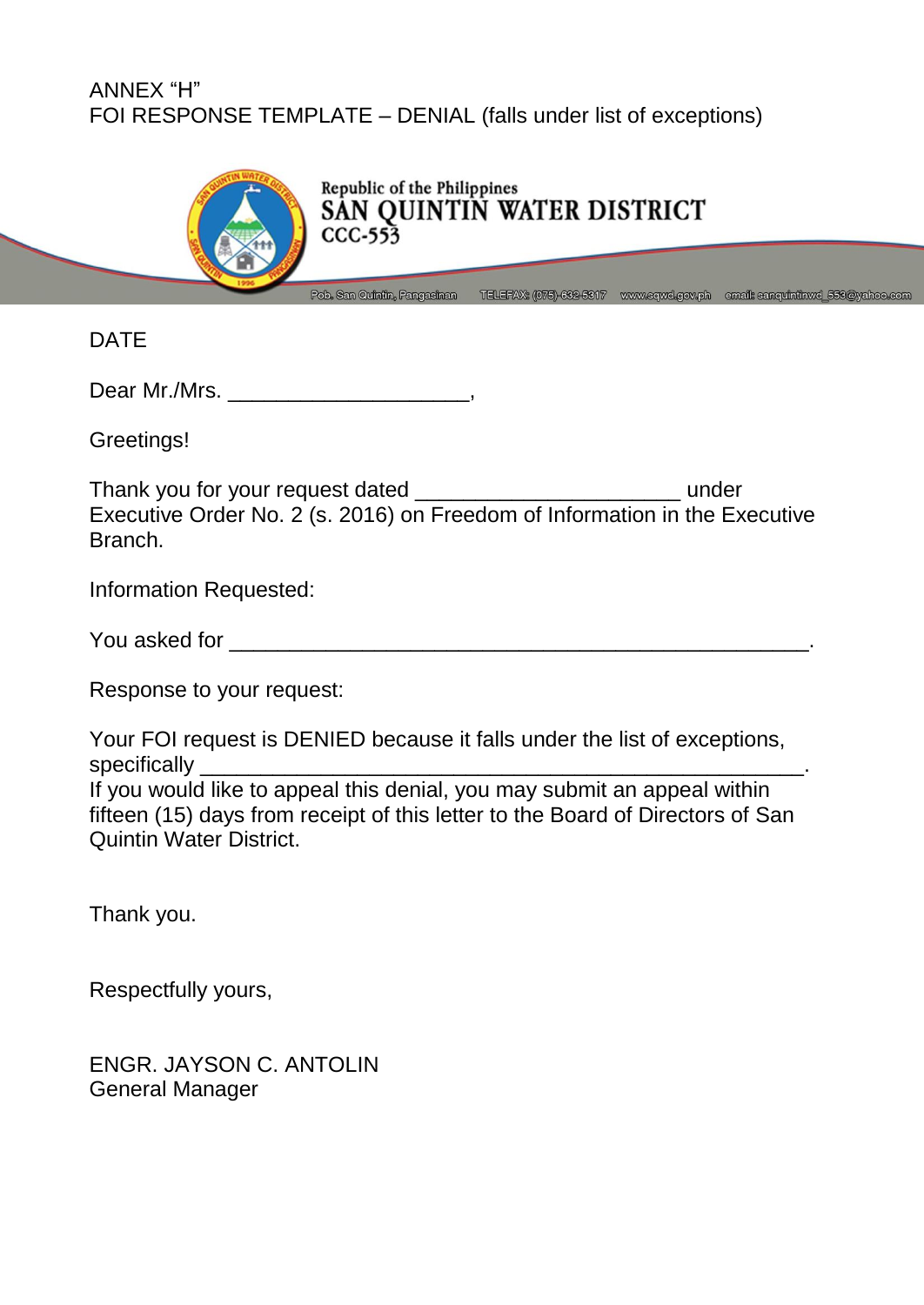# ANNEX "I" FOI RESPONSE TEMPLATE – SIMILAR TO PREVIOUS REQUEST



Republic of the Philippines SÂN QUINTIN WATER DISTRICT  $CCC-553$ 

DATE

Dear Mr./Mrs.

Greetings!

Thank you for your request dated \_\_\_\_\_\_\_\_\_\_\_\_\_\_\_\_\_\_\_\_\_\_ under Executive Order No. 2 (s. 2016) on Freedom of Information in the Executive Branch.

Information Requested:

You asked for \_\_\_\_\_\_\_\_\_\_\_\_\_\_\_\_\_\_\_\_\_\_\_\_\_\_\_\_\_\_\_\_\_\_\_\_\_\_\_\_\_\_\_\_\_\_\_\_.

Response to your request:

Since your requested information is substantially similar or identical to your previous request dated \_\_\_\_\_\_\_\_\_\_\_\_\_\_\_\_\_\_\_\_\_\_\_\_\_, the San Quintin Water District shall not act upon your request. Please be guided accordingly.

Thank you.

Respectfully yours,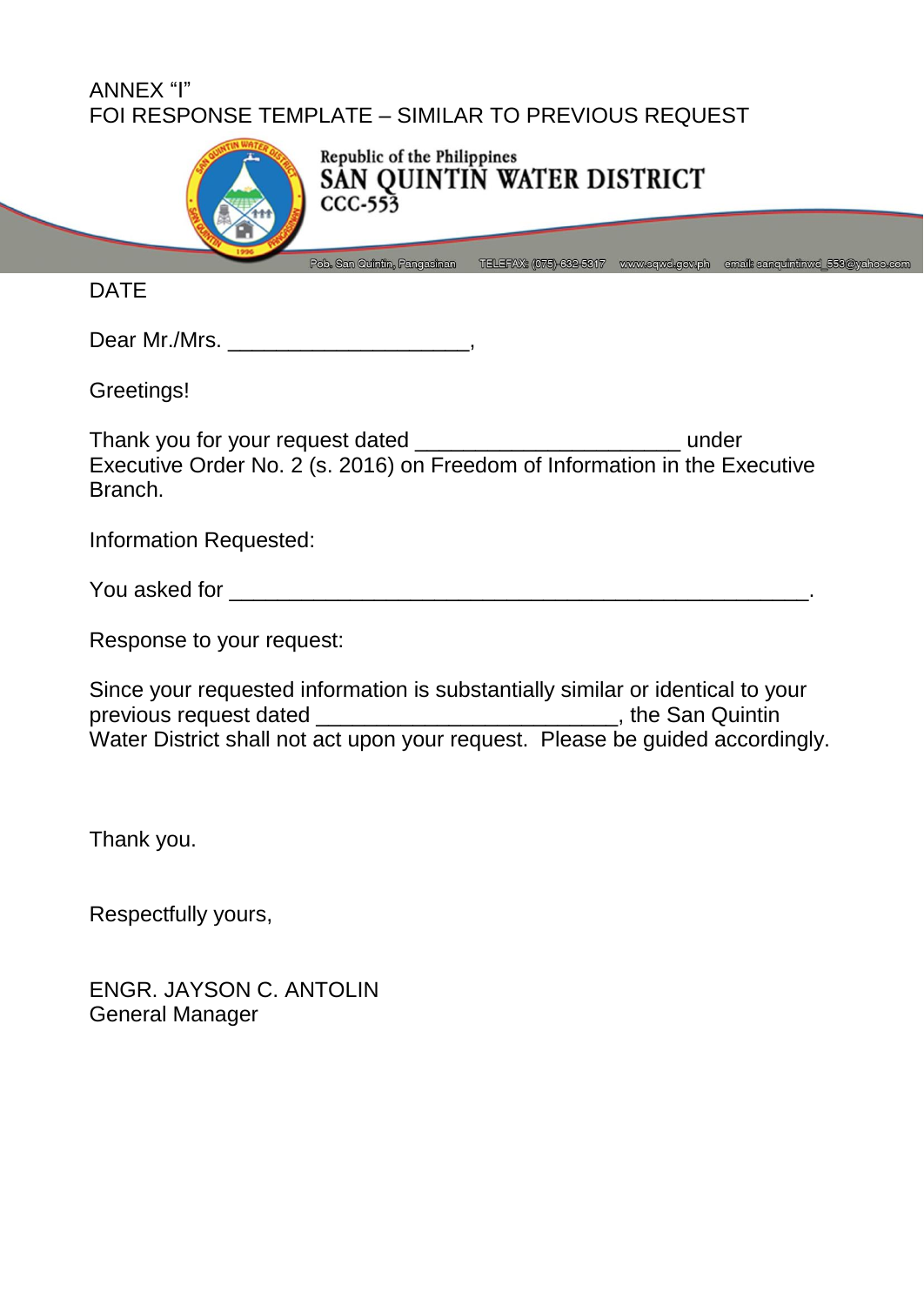# ANNEX "J" FOI RESPONSE TEMPLATE – AVAILABLE ONLINE



Republic of the Philippines SAN QUINTIN WATER DISTRICT  $CCC-553$ 

DATE

Dear Mr./Mrs. \_\_\_\_\_\_\_\_\_\_\_\_\_\_\_\_\_\_\_\_,

Greetings!

Thank you for your request dated \_\_\_\_\_\_\_\_\_\_\_\_\_\_\_\_\_\_\_\_\_\_ under Executive Order No. 2 (s. 2016) on Freedom of Information in the Executive Branch.

Information Requested:

| You asked for |  |
|---------------|--|
|               |  |

Response to your request:

We would like to inform your requested information can be FOUND ONLINE at the website of the San Quintin Water District. Your requested information can be found at the following link/s:\_\_\_\_\_\_\_\_\_\_\_\_\_\_\_\_\_\_\_\_\_\_.

Thank you.

Respectfully yours,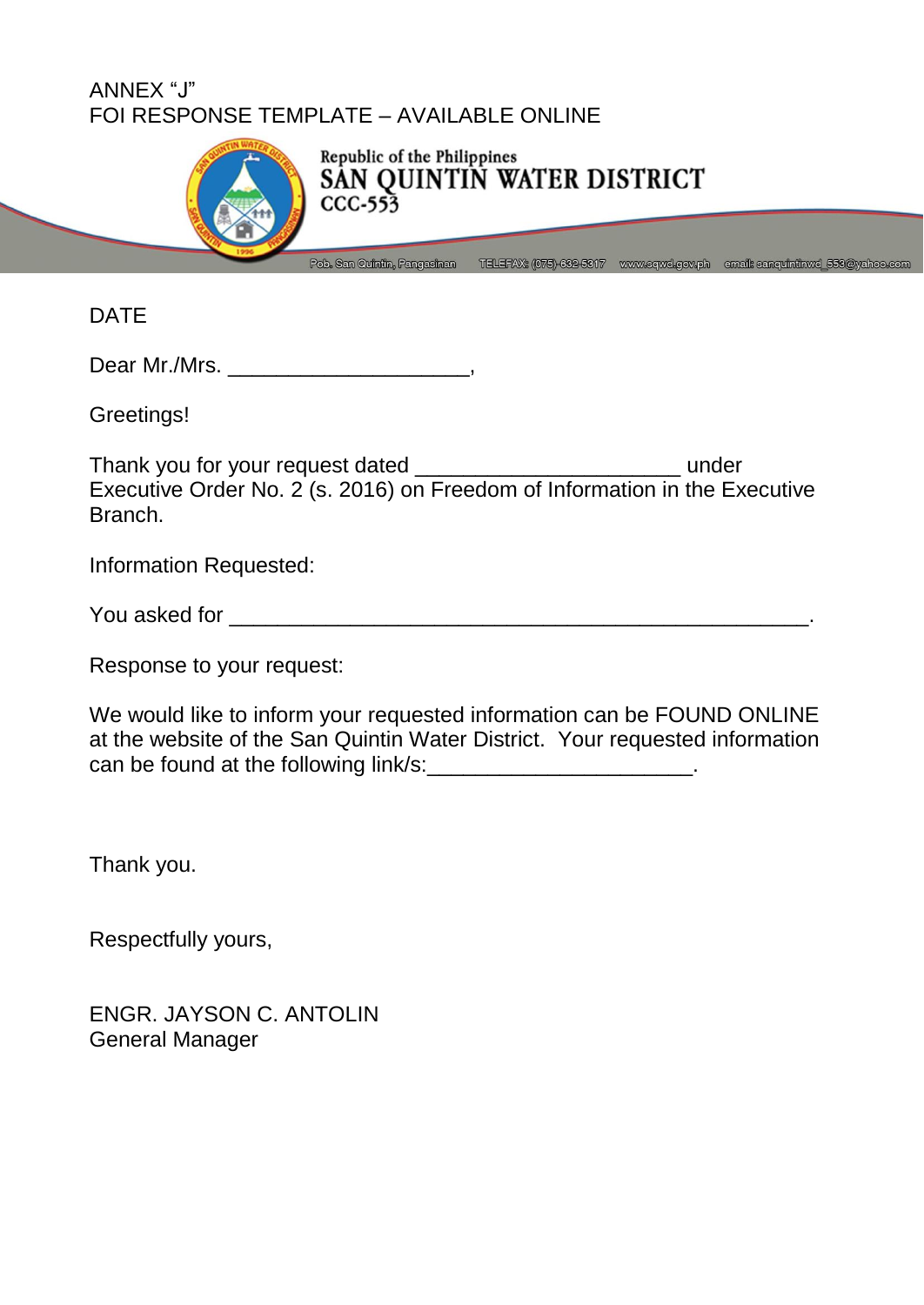# ANNEX "K" FOI RESPONSE TEMPLATE – NOT IN CUSTODY (information with other government agency)



Republic of the Philippines SAN QUINTIN WATER DISTRICT  $CCC-553$ 

DATE

Dear Mr./Mrs. \_\_\_\_\_\_\_\_\_\_\_\_\_\_\_\_\_\_\_\_\_,

Greetings!

Thank you for your request dated \_\_\_\_\_\_\_\_\_\_\_\_\_\_\_\_\_\_\_\_\_\_ under Executive Order No. 2 (s. 2016) on Freedom of Information in the Executive Branch.

Information Requested:

| You asked for |  |
|---------------|--|
|---------------|--|

Response to your request:

We would like to inform you the San Quintin Water District is NOT IN POSSESSION of the information you have requested. You may file a request to \_\_\_\_\_\_\_\_\_\_\_\_\_\_\_\_\_\_\_\_\_\_\_\_\_\_\_\_\_\_\_\_\_\_\_\_\_\_\_\_\_\_\_\_\_\_\_\_\_\_\_.

Thank you.

Respectfully yours,